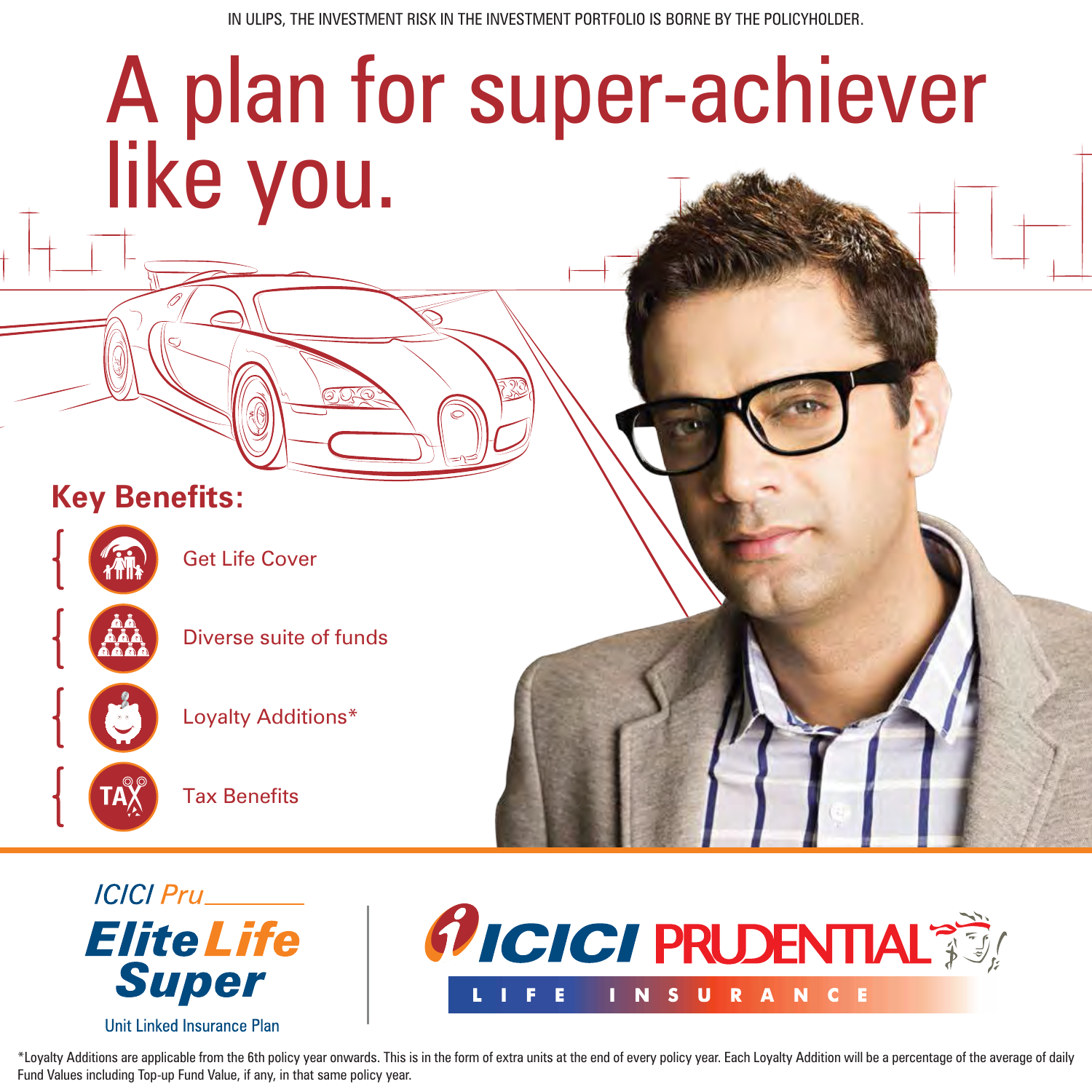#### **ICICI Pru Elite Life Super – A Non-participating Unit Linked Life Insurance Plan**

**This is a unit linked insurance plan. In this policy, the investment risk in investment portfolio is borne by the Policyholder. Unit linked Insurance products do not offer any liquidity during the first five years of the contract. The Policyholder will not be able to surrender/withdraw the monies invested in unit linked insurance products completely or partially till the end of the fifth year.**

As an individual who desires the best from life, you would undoubtedly want to protect your family and plan your finances such that you can achieve all your financial goals and ensure the comfort and contentment of your family.

Presenting ICICI Pru Elite Life Super - a protection and savings oriented unit linked insurance plan which offers a life insurance cover to protect your family in case of your unfortunate demise and flexible investment options to help you achieve your goals.

#### **Why should you invest in ICICI Pru Elite Life Super**



Choice of 4 portfolio strategies to match your needs.

- **1. Target Asset Allocation Strategy:** Allocate your investment between funds as per your risk appetite and maintain the allocation with quarterly rebalancing
- **2. Trigger Portfolio Strategy 2:** Takes advantage of substantial market swings and invests on the principle of "Buy low and Sell high"
- **3. LifeCycle based Portfolio Strategy 2:** A unique and personalized strategy to create an ideal balance between equity and debt, based on your age;
- 4. Or you can allocate your savings in any of the available funds through Fixed Portfolio Strategy



Get Loyalty Additions from year 6 onwards which enhances your fund value.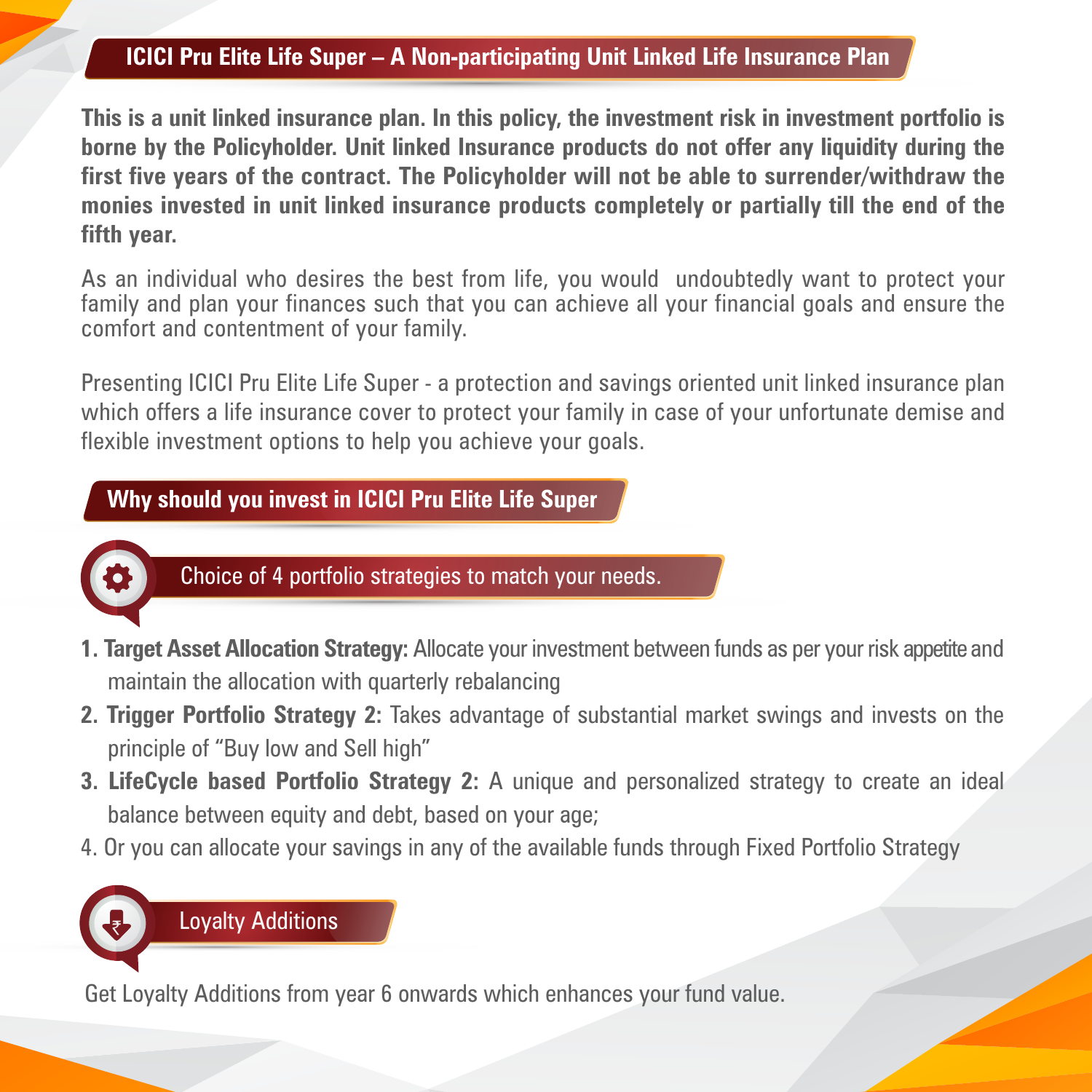

Choose the level of protection that suits your needs. Enhance your protection by opting for ICICI Pru Accidental Death Rider



Manage your changing financial priorities and investment outlook with unlimited free switches



Tax benefits on premiums paid and benefits received as per the prevailing tax laws<sup>T&C2</sup>

### **How does the policy work?**

- **Decide your premium amount and the premium payment option**
- **Select the Sum Assured as per your protection needs**
- **Choose the Portfolio Strategy**
- **On maturity of your policy, receive your maturity benefit as a lump sum or as a structured payout through Settlement Option to meet your financial goals**
- **In case of your unfortunate death during the policy term your family will get the death benefit**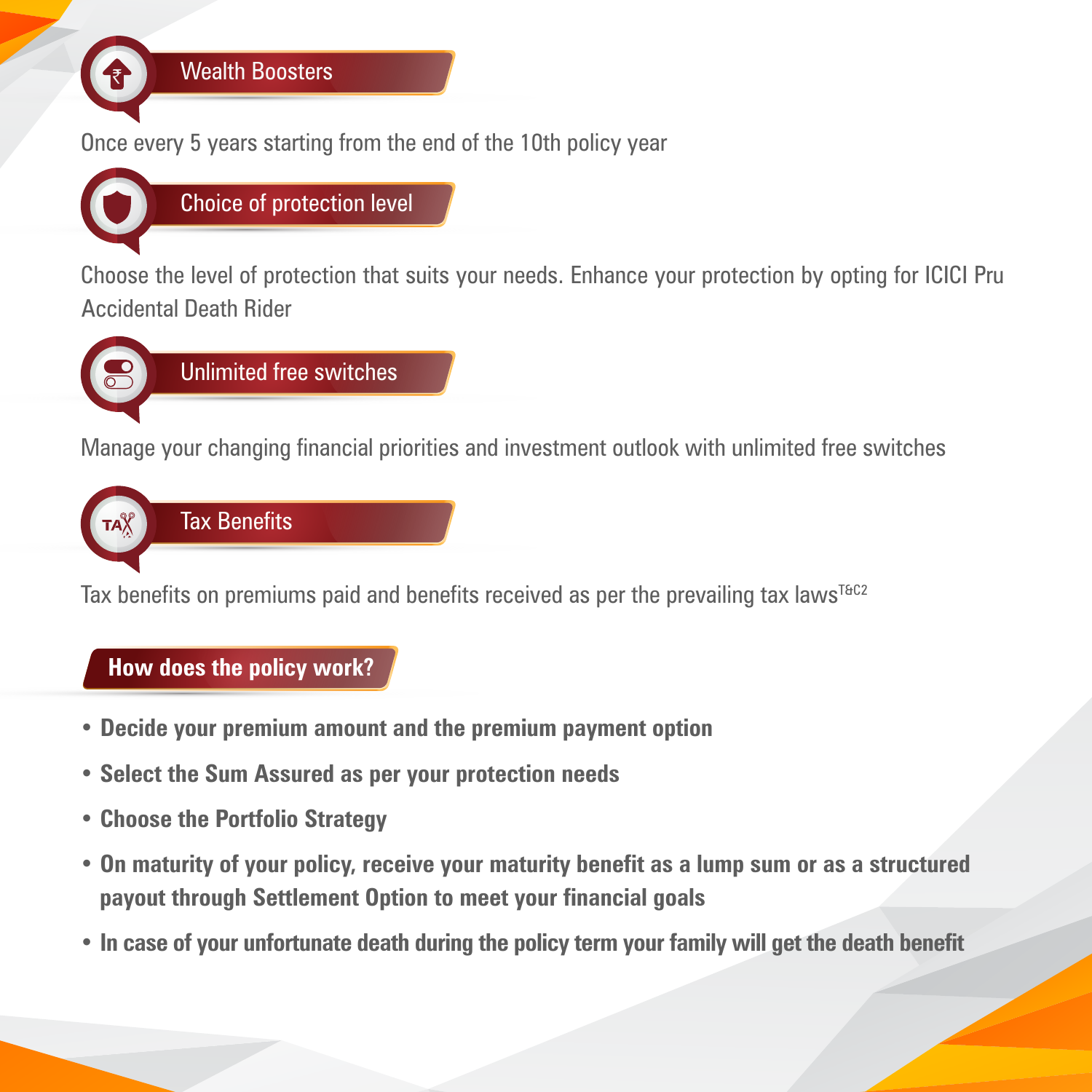| Premium payment term  | <b>Premium payment option</b>       |                                                                       | <b>Premium payment term</b>                      |                                                       |  |
|-----------------------|-------------------------------------|-----------------------------------------------------------------------|--------------------------------------------------|-------------------------------------------------------|--|
|                       | <b>Single Pay</b>                   |                                                                       | <b>Single Premium</b>                            |                                                       |  |
|                       | <b>Limited Pay</b>                  |                                                                       | 5 years to 10 years                              |                                                       |  |
|                       | <b>Regular Pay</b>                  |                                                                       |                                                  | Same as policy term                                   |  |
| Minimum/Maximum       | <b>Limited Pay/ Regular Pay:</b>    |                                                                       |                                                  |                                                       |  |
| Policy terms in years |                                     |                                                                       |                                                  | <b>Policy Terms available (in years)</b>              |  |
|                       | <b>Age at entry (last Birthday)</b> |                                                                       | For premium payment<br>terms less than 7 years   | For premium payment<br>terms 7 years and above        |  |
|                       | 0 to 39                             |                                                                       | 10, 15 to 30                                     | 10, 15 to 30                                          |  |
|                       | 40 to 44                            |                                                                       | 10, 15 to 25                                     | 10, 15 to 25                                          |  |
|                       | 45 to 51                            |                                                                       | 10, 15 to 20                                     | 10, 15 to 20                                          |  |
|                       | 52 to 56                            |                                                                       | 10                                               | 10                                                    |  |
|                       | 57 to 65                            |                                                                       |                                                  | 10                                                    |  |
|                       | <b>Single Pay:</b>                  |                                                                       |                                                  |                                                       |  |
|                       | <b>Age at entry (last Birthday)</b> | Policy Terms available (in years),<br>subject to maximum maturity age |                                                  |                                                       |  |
|                       |                                     |                                                                       | <b>For Sum Assured</b><br>Multiple of 1.25 times | <b>For Sum Assured</b><br><b>Multiple of 10 times</b> |  |
|                       | 0 to 24                             |                                                                       | 5 to 30                                          | 5 to 30                                               |  |
|                       | 25 to 31                            |                                                                       | 5 to 30                                          | 5 to 20                                               |  |
|                       | 32 to 37                            |                                                                       | 5 to 30                                          | 5 to 10                                               |  |
|                       | 38 to 41                            |                                                                       | 5 to 30                                          | 5                                                     |  |
|                       | 42 to 75                            |                                                                       | 5 to 30                                          |                                                       |  |

The above maximum policy terms are subject to the maximum age at maturity of 80 years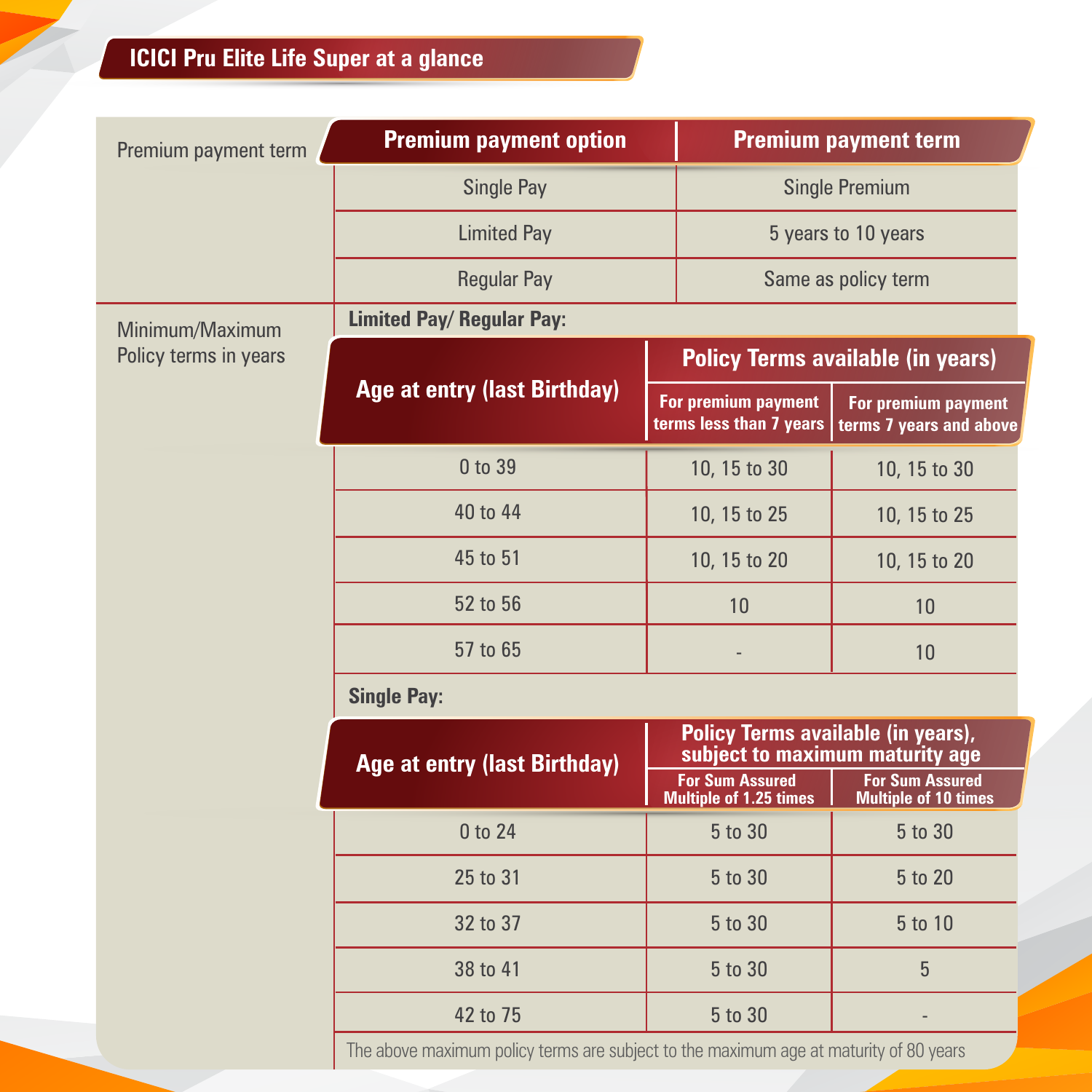| Minimum / Maximum<br>premium | ₹2,00,000 p.a. - Unlimited                                                                                                                             |                                                                                                  |                                                |  |
|------------------------------|--------------------------------------------------------------------------------------------------------------------------------------------------------|--------------------------------------------------------------------------------------------------|------------------------------------------------|--|
| Premium payment<br>modes     | Single, Yearly, Half-yearly and Monthly                                                                                                                |                                                                                                  |                                                |  |
| <b>Sum Assured</b>           | <b>Single Pay:</b>                                                                                                                                     |                                                                                                  |                                                |  |
|                              | Age at entry                                                                                                                                           |                                                                                                  | Minimum Sum Assured Maximum Sum Assured        |  |
|                              | 0 to 41 years                                                                                                                                          | 1.25 X Single Premium                                                                            | 10 X Single Premium                            |  |
|                              | 42 years and above<br>1.25 X Single Premium                                                                                                            |                                                                                                  | 1.25 X Single Premium                          |  |
|                              | Note: Sum Assured multiples in between the maximum and minimum limits are not available in<br>Single Pay option<br><b>Limited Pay and Regular Pay:</b> |                                                                                                  |                                                |  |
|                              | Age at entry                                                                                                                                           |                                                                                                  | <b>Minimum Sum Assured Maximum Sum Assured</b> |  |
|                              | 0 to 44 years                                                                                                                                          | Higher of (10 X Annualised<br>Premium) and (0.5 X<br><b>Policy term X Annualised</b><br>Premium) | As per maximum Sum                             |  |
|                              | 45 years and above                                                                                                                                     | Higher of (7 X Annualised<br>Premium) and (0.25 X<br><b>Policy term X Annualised</b><br>Premium) | <b>Assured multiples</b>                       |  |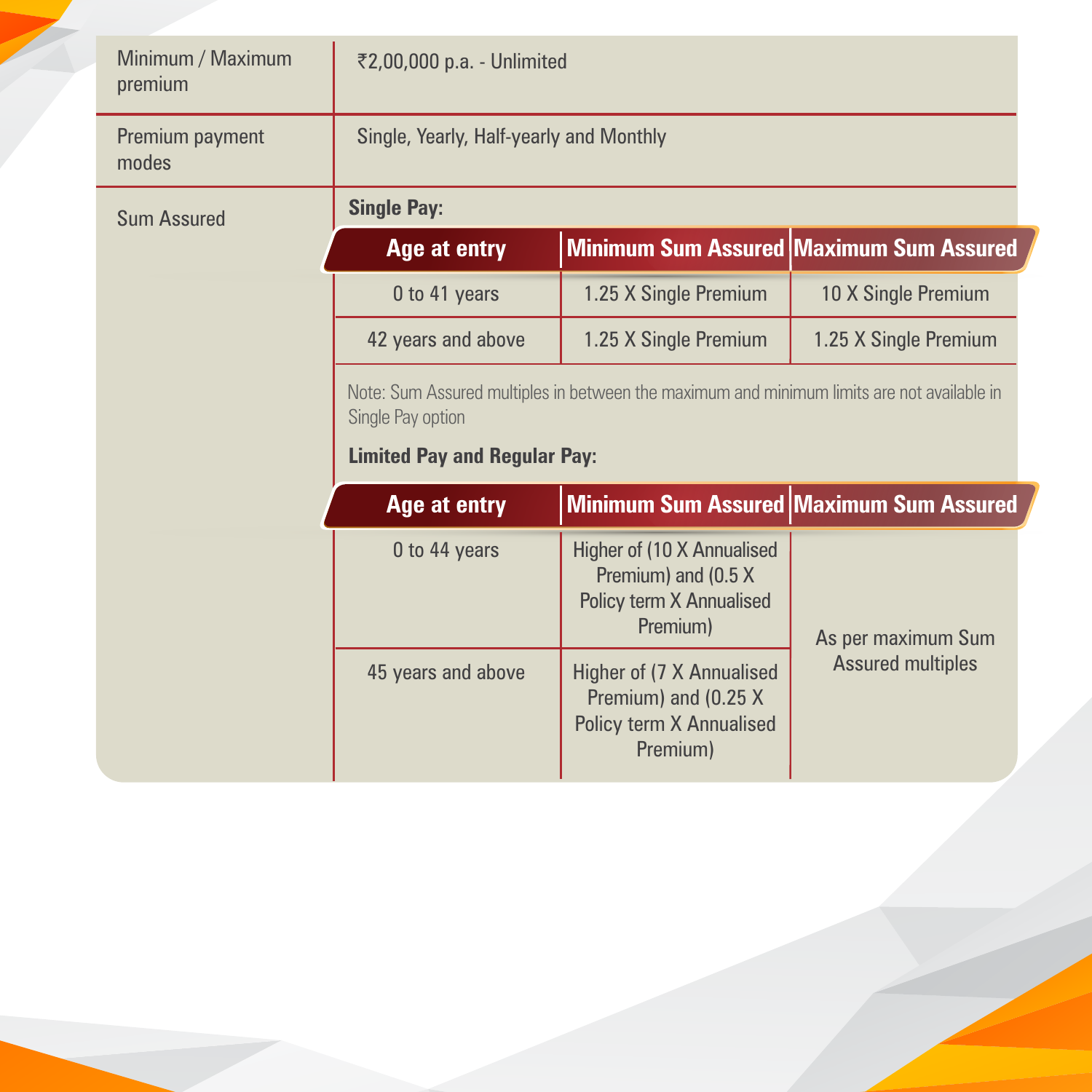**Maximum Sum Assured multiples:**

|                     | <b>Base plan only</b>                                                                                                                      |                | <b>Base Plan + Accidental</b> |                      |  |
|---------------------|--------------------------------------------------------------------------------------------------------------------------------------------|----------------|-------------------------------|----------------------|--|
|                     | Age at entry                                                                                                                               | $<$ 10 Pay     | $> = 10$ Pay                  | <b>Death Benefit</b> |  |
|                     | Upto 17                                                                                                                                    | 15             | 15                            |                      |  |
|                     | $18 - 21$                                                                                                                                  | 40             | 40                            | 40                   |  |
|                     | $22 - 24$                                                                                                                                  | 35             | 35                            | 35                   |  |
|                     | $25 - 27$                                                                                                                                  | 30             | 30                            | 30                   |  |
|                     | 28-30                                                                                                                                      | 25             | 25                            | 25                   |  |
|                     | $31 - 34$                                                                                                                                  | 20             | 20                            | 20                   |  |
|                     | 35-39                                                                                                                                      | 15             | 15                            | 15                   |  |
|                     | 40-44                                                                                                                                      | 12.5           | 12.5                          | 10                   |  |
|                     | 45-55                                                                                                                                      | 10             | 10                            | 10                   |  |
|                     | 56-60                                                                                                                                      | 10             | 10                            |                      |  |
|                     | 61-65                                                                                                                                      | $\overline{7}$ | $\overline{7}$                |                      |  |
| Age at entry        | Minimum entry age: 0 years<br>Maximum entry age: Single Pay: 75 years, Limited Pay / Regular Pay: 65 years                                 |                |                               |                      |  |
| Age at maturity     | Minimum maturity age: 18 years<br>Maximum maturity age: Single Pay: 80 years, Limited Pay / Regular Pay 75 years                           |                |                               |                      |  |
| <b>Tax Benefits</b> | Premium and any benefit amount received under this policy will be eligible for<br>tax benefit as per the prevailing Income Tax laws T&C 2. |                |                               |                      |  |

• For your policy to continue for the entire policy term, premiums must be paid until the end of the selected premium payment term. Please assess whether you can afford to pay these premiums before purchasing the policy.

• Please note that by opting for higher Sum Assured multiples your policy will be more protection oriented.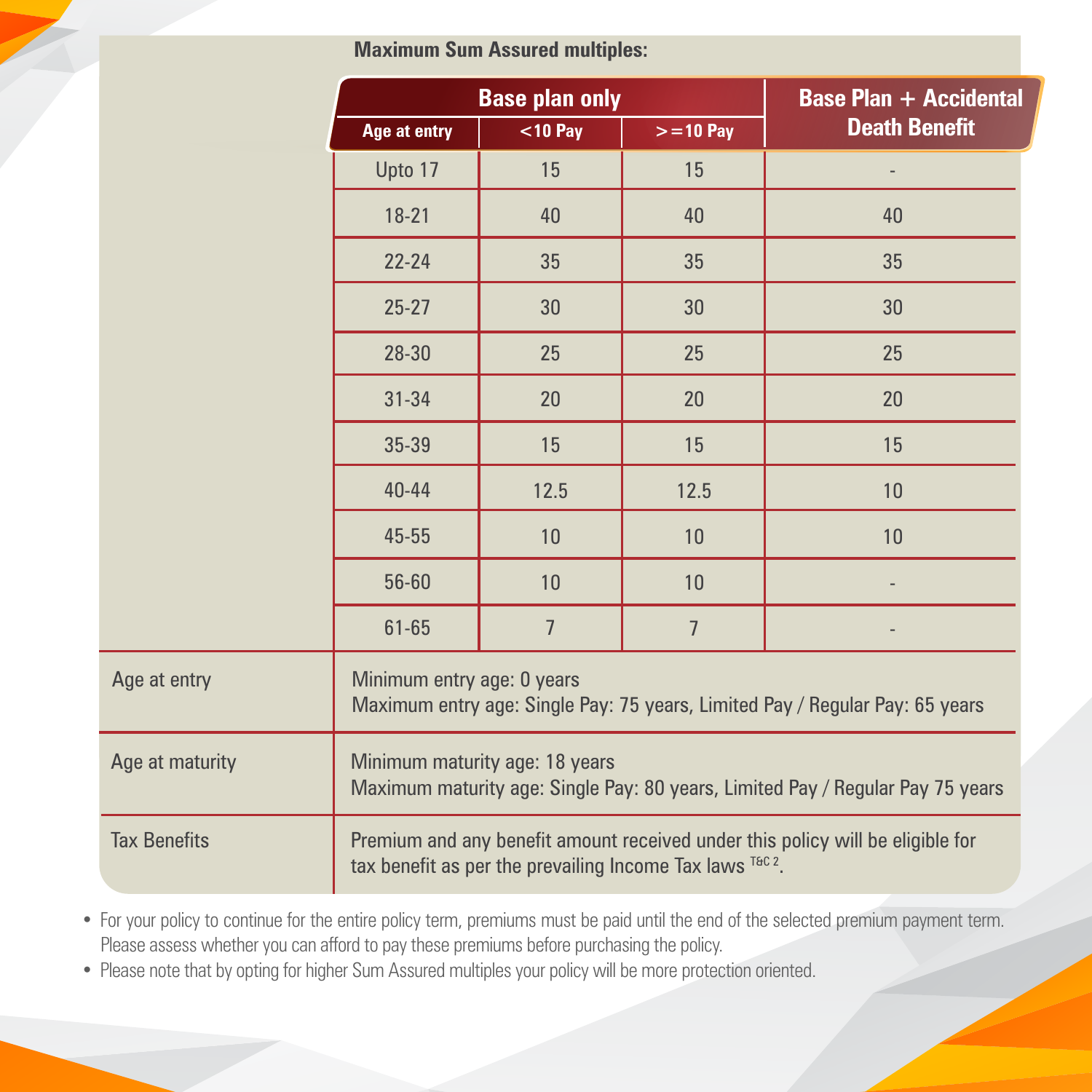# **1. Target Asset Allocation Strategy**

This strategy enables you to choose an asset allocation that is best suited to your risk appetite and maintains it throughout the policy term.

You can allocate your premiums between any two funds available with this policy, in the proportion of your choice. Your portfolio will be rebalanced every quarter to ensure that this asset allocation is maintained.

The rebalancing of units shall be done on the last day of each Policy quarter. You can avail this option at inception or at any time later during the Policy Term.

# **2. Trigger Portfolio Strategy 2**

For an investor, maintaining a pre-defined asset allocation is a dynamic process and is a function of constantly changing markets. The Trigger Portfolio Strategy 2 enables you to take advantage of substantial equity market swings and invest on the principle of "buy low, sell high".

Under this strategy, your investments will initially be distributed between two funds Multi Cap Growth Fund, an equity oriented fund, and Income Fund, a debt oriented fund in a 75%: 25% proportion. The fund allocation may subsequently get altered due to market movements. We will re-balance funds in the portfolio based on a pre-defined trigger event.

Working of the strategy:

- The trigger event is defined as a 10% upward or downward movement in NAV of Multi Cap Growth Fund, since the previous rebalancing. For determining the first trigger event, the movement of 10% in NAV of Multi Cap Growth Fund will be measured vis-à-vis the NAV at the inception of your strategy.
- On the occurrence of the trigger event, any fund value in Multi Cap Growth Fund which is in excess of three times the Income Fund, fund value is considered as gains and is transferred to the liquid fund - Money Market Fund by cancellation of appropriate units from the Multi Cap Growth Fund. This ensures that gains are capitalized, while maintaining the asset allocation between Multi Cap Growth Fund and Income Fund at 75%:25%.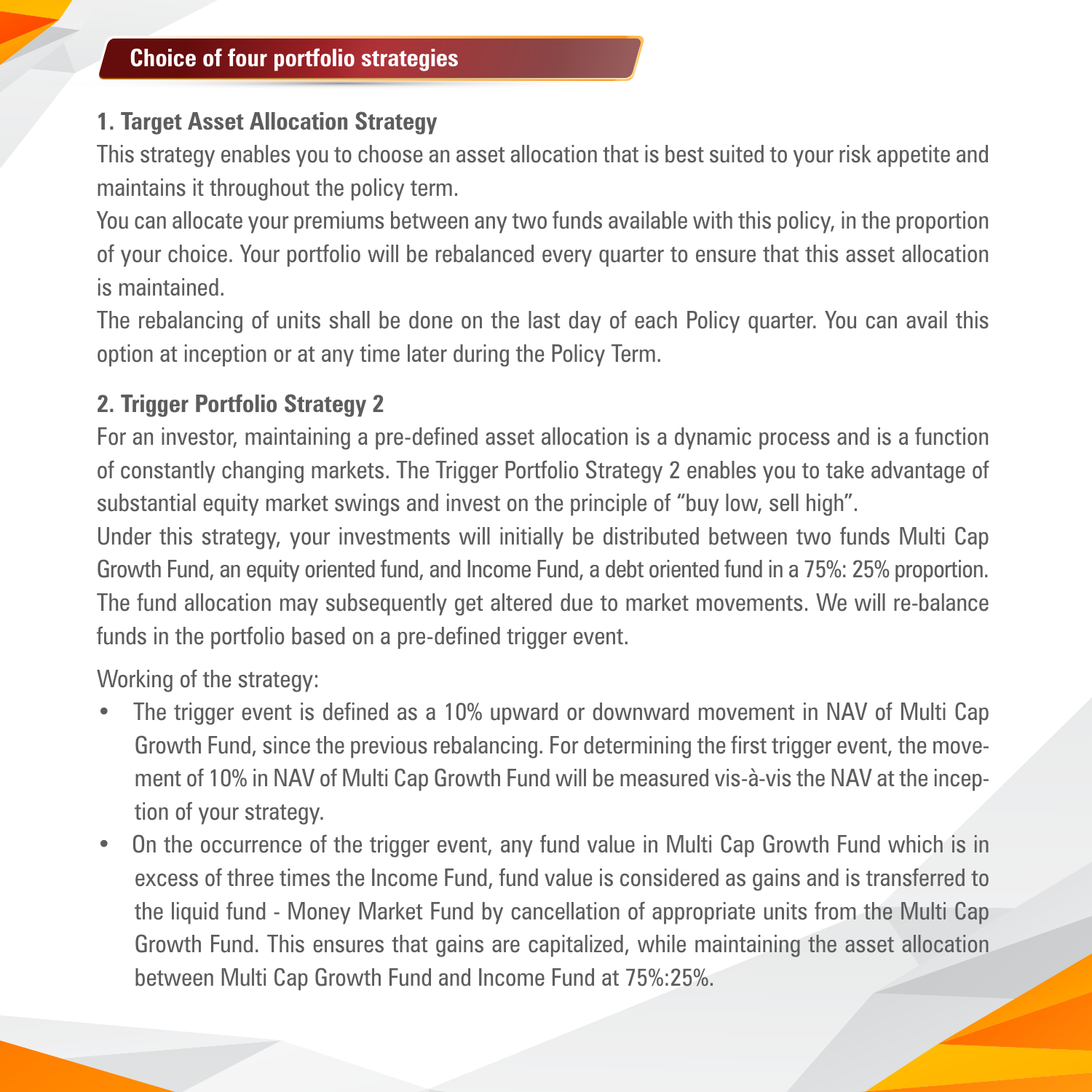• In case there are no gains to be capitalized, funds in Multi Cap Growth Fund, Income Fund and Money Market Fund are redistributed in Multi Cap Growth Fund and Income Fund in 75:25 proportion.

#### **3. Fixed Portfolio Strategy**

This strategy enables you to manage your investments actively. Under this strategy, you can choose to invest your monies in any of the following fund options in proportions of your choice. You can switch monies amongst these funds using the switch option.

#### **The details of the funds are given in the table below:**

| <b>Fund name and its objective</b>                                                                                                               | <b>Asset</b><br><b>allocation</b>                        | % (Min) | $%$ (Max) | <b>Potential risk-</b><br>reward profile |
|--------------------------------------------------------------------------------------------------------------------------------------------------|----------------------------------------------------------|---------|-----------|------------------------------------------|
| <b>Opportunities Fund: To generate superior</b><br>long-term returns from a diversified portfolio<br>of equity and equity related instruments of | Equity and<br><b>Equity Related</b><br><b>Securities</b> | 80%     | 100%      |                                          |
| companies operating in four important<br>types of industries viz., Resources, Invest-<br>ment-related, Consumption-related<br>and                | <b>Debt</b>                                              | $0\%$   | 20%       | <b>High</b>                              |
| Human Capital leveraged industries.<br>SFIN: ULIF 086 24/11/09 LOpport 105                                                                       | <b>Money Market</b><br>and Cash                          | $0\%$   | 20%       |                                          |
| Value<br><b>Enhancer Fund:</b> To achieve<br>long-term capital appreciation through<br>investments primarily in equity and                       | Equity and<br><b>Equity Related</b><br><b>Securities</b> | 85%     | 100%      |                                          |
| equity-related instruments in sectors that<br>are emerging or witnessing a inflection in<br>growth trajectory.                                   | <b>Debt</b>                                              | $0\%$   | 15%       | <b>High</b>                              |
| SFIN: ULIF 139 24/11/17 VEF 105                                                                                                                  | <b>Money Market</b><br>and Cash                          | $0\%$   | 15%       |                                          |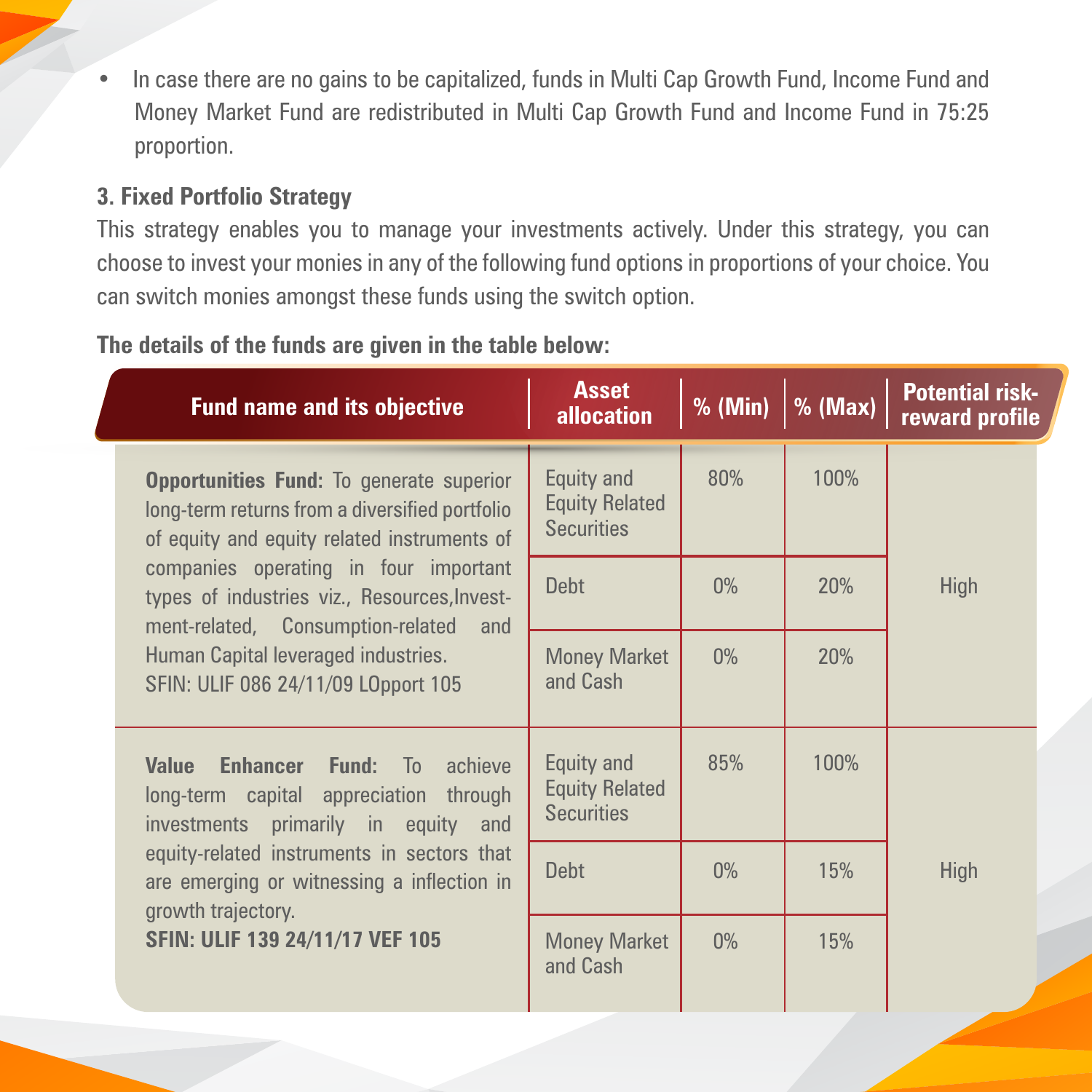| <b>Fund name and its objective</b>                                                                                                                                                                                          | <b>Asset</b><br><b>allocation</b>                               | % (Min) | $%$ (Max) | <b>Potential risk-</b><br>reward profile |
|-----------------------------------------------------------------------------------------------------------------------------------------------------------------------------------------------------------------------------|-----------------------------------------------------------------|---------|-----------|------------------------------------------|
| Focus 50 Fund: To provide long-term<br>capital appreciation from equity portfolio<br>invested predominantly in top 50 stocks.                                                                                               | <b>Equity and</b><br><b>Equity Related</b><br><b>Securities</b> | 90%     | 100%      | High                                     |
| SFIN: ULIF 142 04/02/19 FocusFifty 105                                                                                                                                                                                      | <b>Debt</b>                                                     | $0\%$   | 10%       |                                          |
|                                                                                                                                                                                                                             | <b>Money Market</b><br>and Cash                                 | $0\%$   | 10%       |                                          |
| India Growth Fund: To generate superior<br>long-term capital appreciation by investing at<br>least 80% in a diversified portfolio of equity                                                                                 | <b>Equity and</b><br><b>Equity Related</b><br><b>Securities</b> | 80%     | 100%      |                                          |
| and equity related securities of companies                                                                                                                                                                                  | <b>Debt</b>                                                     | $0\%$   | 20%       |                                          |
| whose growth is propelled by India's rising<br>power in domestic consumption and<br>services sectors such as Automobiles, Retail,<br>Information Technology, Services and Energy.<br>SFIN: ULIF 141 04/02/19 IndiaGrwth 105 | <b>Money Market</b><br>and Cash                                 | $0\%$   | 20%       | High                                     |
| Multi Cap Growth Fund: To generate<br>superior long-term returns from a diversified<br>portfolio of equity and equity related                                                                                               | <b>Equity and</b><br><b>Equity Related</b><br><b>Securities</b> | 80%     | 100%      |                                          |
| instruments of large, mid and small cap                                                                                                                                                                                     | <b>Debt</b>                                                     | $0\%$   | 20%       | <b>High</b>                              |
| companies.<br>SFIN: ULIF 085 24/11/09 LMCapGro 105                                                                                                                                                                          | <b>Money Market</b><br>and Cash                                 | $0\%$   | 20%       |                                          |
| <b>Bluechip Fund: To provide long-term capital</b><br>appreciation<br>from<br>equity<br>portfolio<br>predominantly invested in large cap stocks.                                                                            | <b>Equity and</b><br><b>Equity Related</b><br><b>Securities</b> | 80%     | 100%      |                                          |
| SFIN: ULIF 087 24/11/09 LBluChip 105                                                                                                                                                                                        | <b>Debt</b>                                                     | $0\%$   | 20%       | High                                     |
|                                                                                                                                                                                                                             | <b>Money Market</b><br>and Cash                                 | $0\%$   | 20%       |                                          |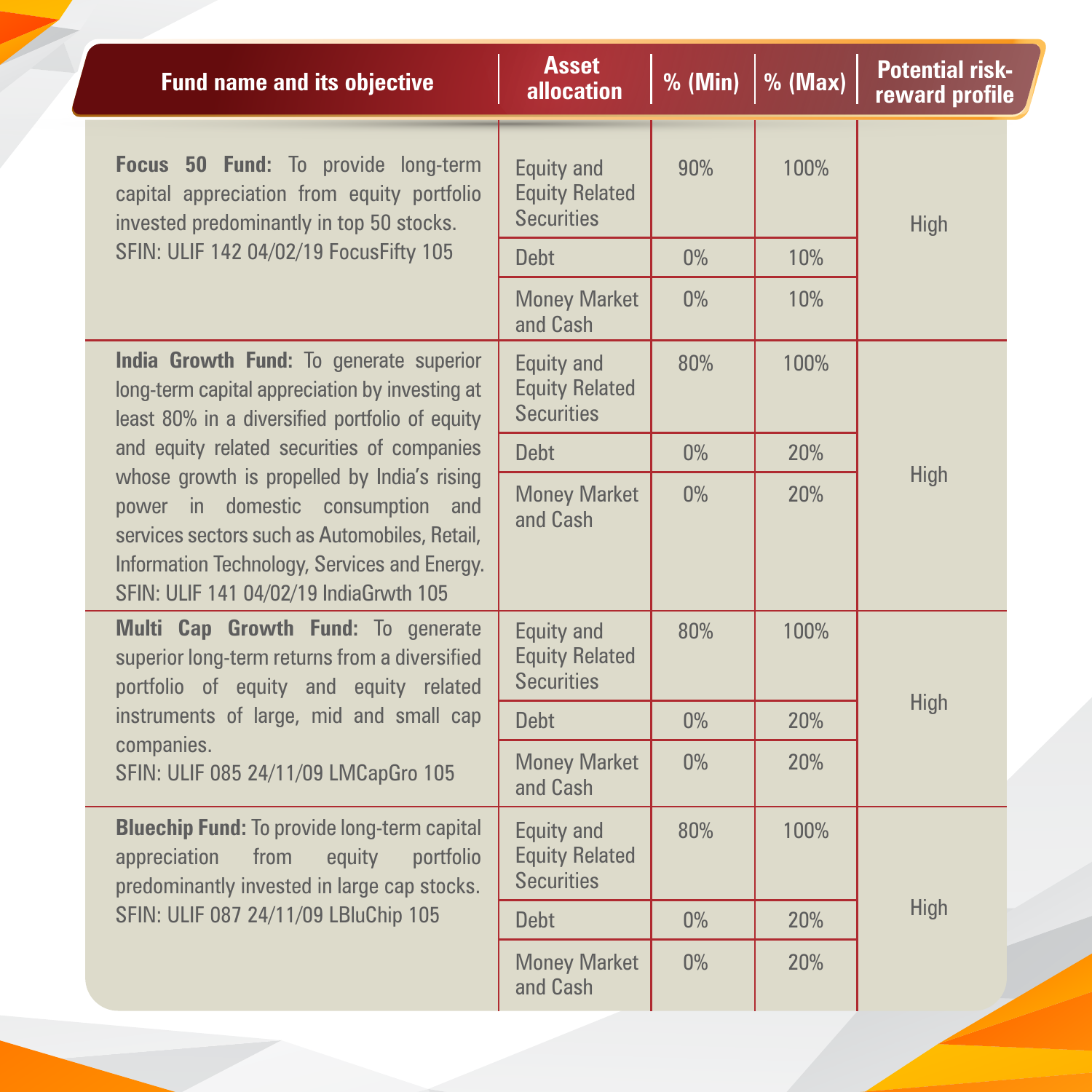| <b>Fund name and its objective</b>                                                                                                             | <b>Asset</b><br><b>allocation</b>                               | % (Min) | $%$ (Max) | <b>Potential risk-</b><br>reward profile |
|------------------------------------------------------------------------------------------------------------------------------------------------|-----------------------------------------------------------------|---------|-----------|------------------------------------------|
| <b>Maximiser V:</b> To achieve long-term capital<br>appreciation through investments primarily<br>in equity and equity-related instruments of  | <b>Equity and</b><br><b>Equity Related</b><br><b>Securities</b> | 75%     | 100%      | High                                     |
| large and mid cap stocks.                                                                                                                      | <b>Debt</b>                                                     | $0\%$   | 25%       |                                          |
| SFIN: ULIF 114 15/03/11 LMaximis5 105                                                                                                          | <b>Money Market</b><br>and Cash                                 | $0\%$   | 25%       |                                          |
| Maximise India Fund: To offer long term<br>wealth maximization by managing a<br>diversified equity portfolio, predominantly                    | <b>Equity and</b><br><b>Equity Related</b><br><b>Securities</b> | 80%     | 100%      |                                          |
| comprising of companies in NIFTY 50 &                                                                                                          | <b>Debt</b>                                                     | $0\%$   | 20%       | High                                     |
| NIFTY Junior indices.<br>SFIN: ULIF 136 11/20/14 MIF 105                                                                                       | <b>Money Market</b><br>and Cash                                 | $0\%$   | 20%       |                                          |
| Multi Cap Balanced Fund: To achieve a<br>balance between capital appreciation and<br>stable returns by investing in a mix of equity            | <b>Equity and</b><br><b>Equity Related</b><br><b>Securities</b> | $0\%$   | 60%       |                                          |
| and equity related instruments of large, mid                                                                                                   | <b>Debt</b>                                                     | 20%     | 70%       | <b>Moderate</b>                          |
| and small cap companies and debt and debt<br>related instruments.<br>SFIN: ULIF 088 24/11/09 LMCapBal 105                                      | <b>Money Market</b><br>and Cash                                 | $0\%$   | 50%       |                                          |
| <b>Active Asset Allocation Balanced Fund:</b><br>To provide capital appreciation by investing<br>in a suitable mix of cash, debt and equities. | Equity and<br><b>Equity Related</b><br><b>Securities</b>        | 30%     | 70%       |                                          |
| The investment strategy will involve a                                                                                                         | <b>Debt</b>                                                     | 30%     | 70%       | <b>Moderate</b>                          |
| flexible policy for allocating assets among<br>equities, bonds and cash.<br>SFIN: ULIF 138 15/02/17 AAABF 105                                  | <b>Money Market</b><br>and Cash                                 | $0\%$   | 40%       |                                          |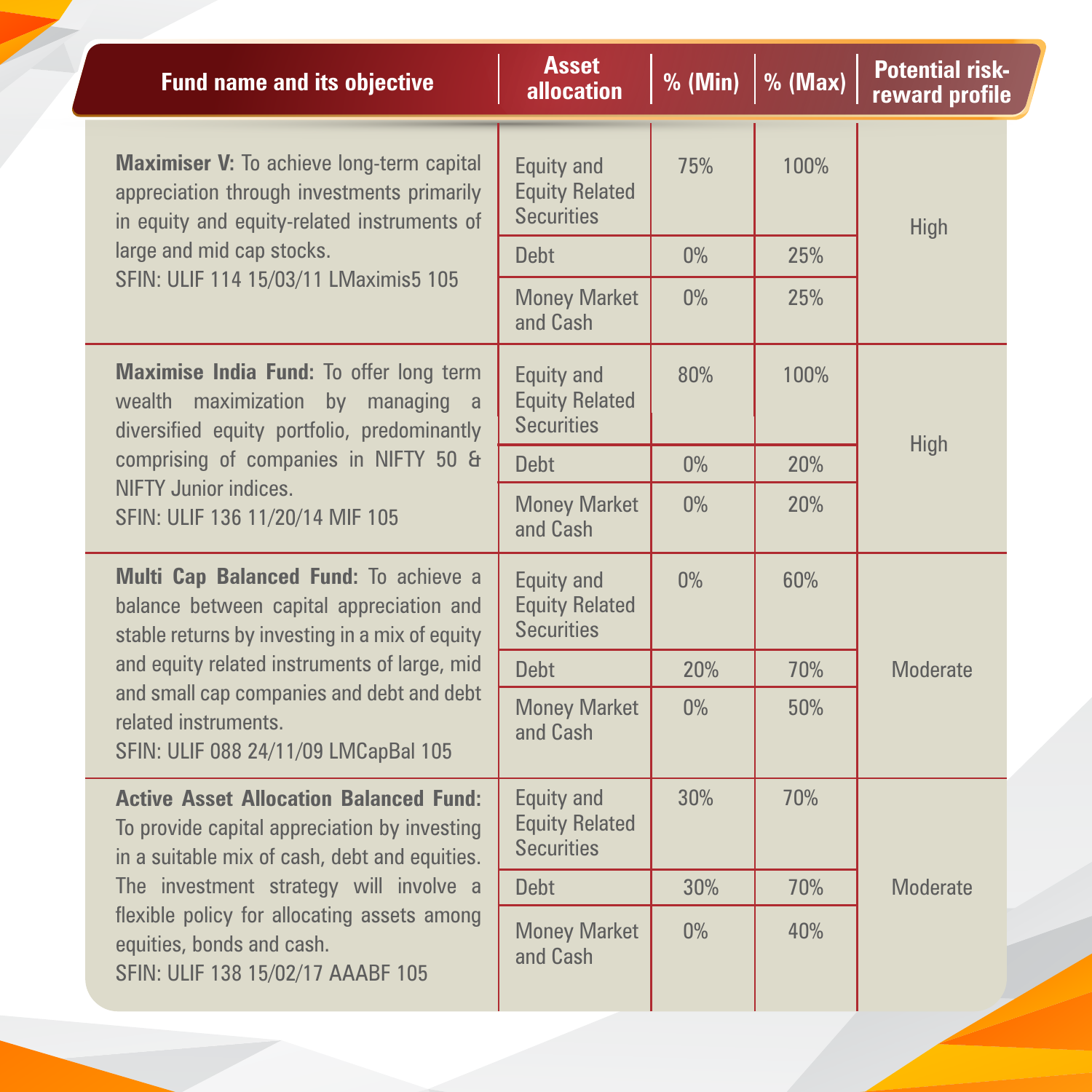| <b>Fund name and its objective</b>                                                                                                                                                  | <b>Asset</b><br><b>allocation</b> | % (Min) | $%$ (Max) | <b>Potential risk-</b><br>reward profile |
|-------------------------------------------------------------------------------------------------------------------------------------------------------------------------------------|-----------------------------------|---------|-----------|------------------------------------------|
| Secure Opportunities Fund: To provide<br>accumulation of income through investment<br>in various fixed income securities. The fund<br>seeks to provide capital appreciation while   | <b>Debt</b>                       | 60%     | 100%      | Low                                      |
| maintaining a suitable balance between<br>return, safety and liquidity.<br>SFIN: ULIF 140 24/11/17 SOF 105                                                                          | <b>Money Market</b><br>and Cash   | $0\%$   | 40%       |                                          |
| <b>Income Fund:</b> To provide accumulation of<br>income through investment in various fixed<br>income securities. The fund seeks to<br>provide<br>appreciation<br>while<br>capital | <b>Debt</b>                       | 40%     | 100%      | l ow                                     |
| maintaining a suitable balance between<br>return, safety and liquidity.<br>SFIN: ULIF 089 24/11/09 LIncome 105                                                                      | <b>Money Market</b><br>and Cash   | $0\%$   | 60%       |                                          |
| <b>Money Market Fund: To provide suitable</b><br>returns through low risk investments in debt<br>and money market instruments while<br>attempting to protect the capital deployed   | <b>Debt</b>                       | $0\%$   | 50%       | l ow                                     |
| in the fund.<br>SFIN: ULIF 090 24/11/09 LMoneyMkt 105                                                                                                                               | <b>Money Market</b><br>and Cash   | 50%     | 100%      |                                          |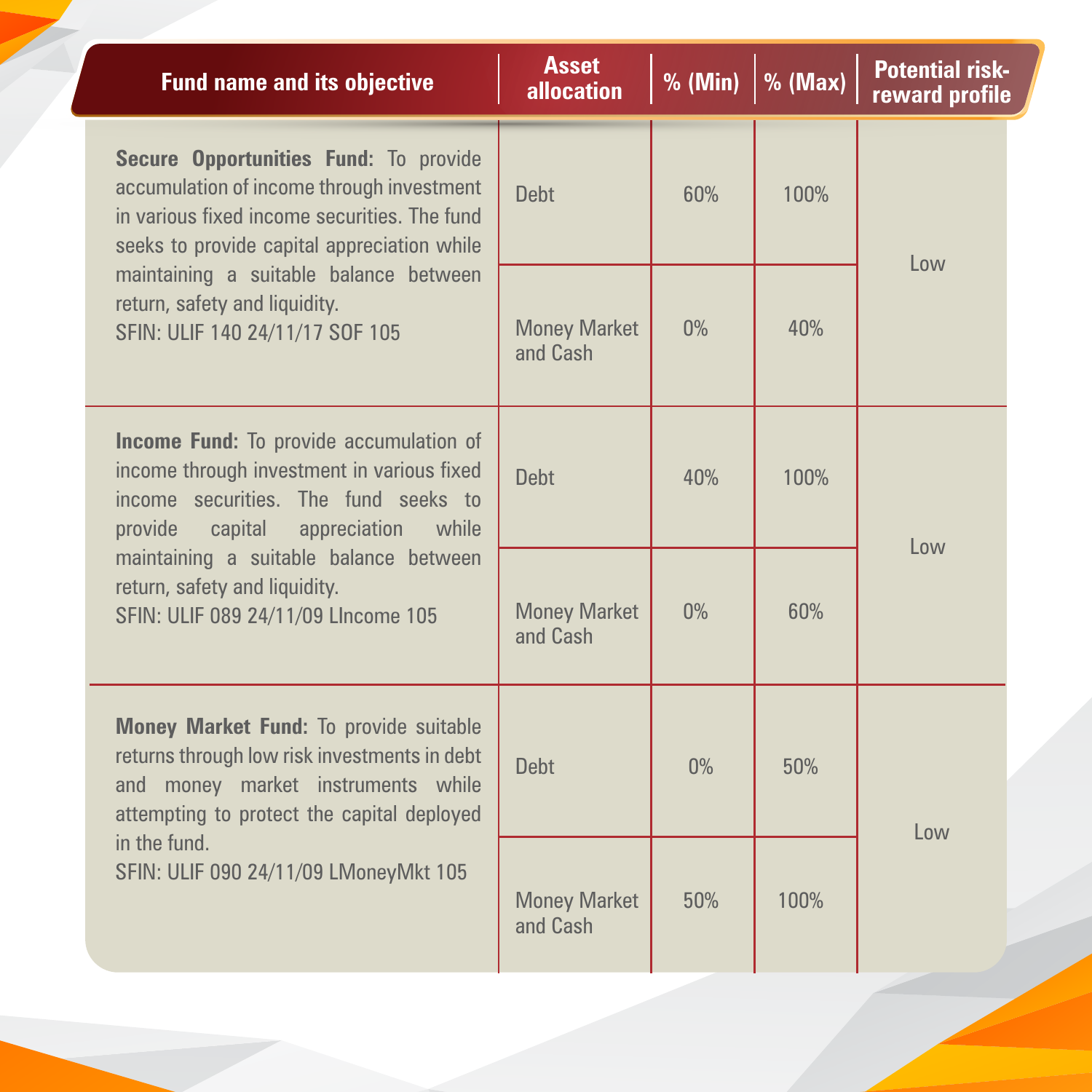Within the Fixed Portfolio Strategy you also have the option to select Automatic Transfer Strategy (ATS). If this is chosen you can invest all or some part of your investment in Money Market Fund or Income Fund and transfer a fixed amount in regular monthly instalments into any one of the following funds: Bluechip Fund, Maximiser V, Multi Cap Growth Fund, Maximise India Fund, Value Enhancer Fund, Focus 50 Fund, India Growth Fund or Opportunities Fund. There would be no additional charges for ATS. The following conditions apply to ATS.

- The minimum transfer amount under ATS is  $\bar{\tau}$ 2,000.
- This transfer will be done in equal instalments in not more than 12 monthly instalments.
- ATS would be executed by redeeming the required number of units from fund chosen at the applicable unit value and allocating new units in the destination fund at the applicable unit value.
- At inception, you can opt for a transfer date of either the first or fifteenth of every month. If the date is not mentioned the funds will be switched on the first day of every month. If the first or the fifteenth of the month is a non-valuation date, then the next working day's NAV would be applicable.

Once selected, ATS will be renewed and would be regularly processed for the entire term of the policy or until the Company is notified, through a written communication, to discontinue the same.

# **4. Lifecycle based Portfolio Strategy 2**

Your financial needs are not static and keep changing with your life stage. It is, therefore, necessary that your policy adapts to your changing needs. This need is fulfilled by the LifeCycle based Portfolio Strategy 2.

# **Key features of this strategy**

# • **Age based portfolio management**

At Policy inception, your investments are distributed between two funds, Multi Cap Growth Fund and Income Fund, based on your age. As you move from one age band to another, your funds are re-distributed based on your age. The age wise portfolio distribution is shown in the table.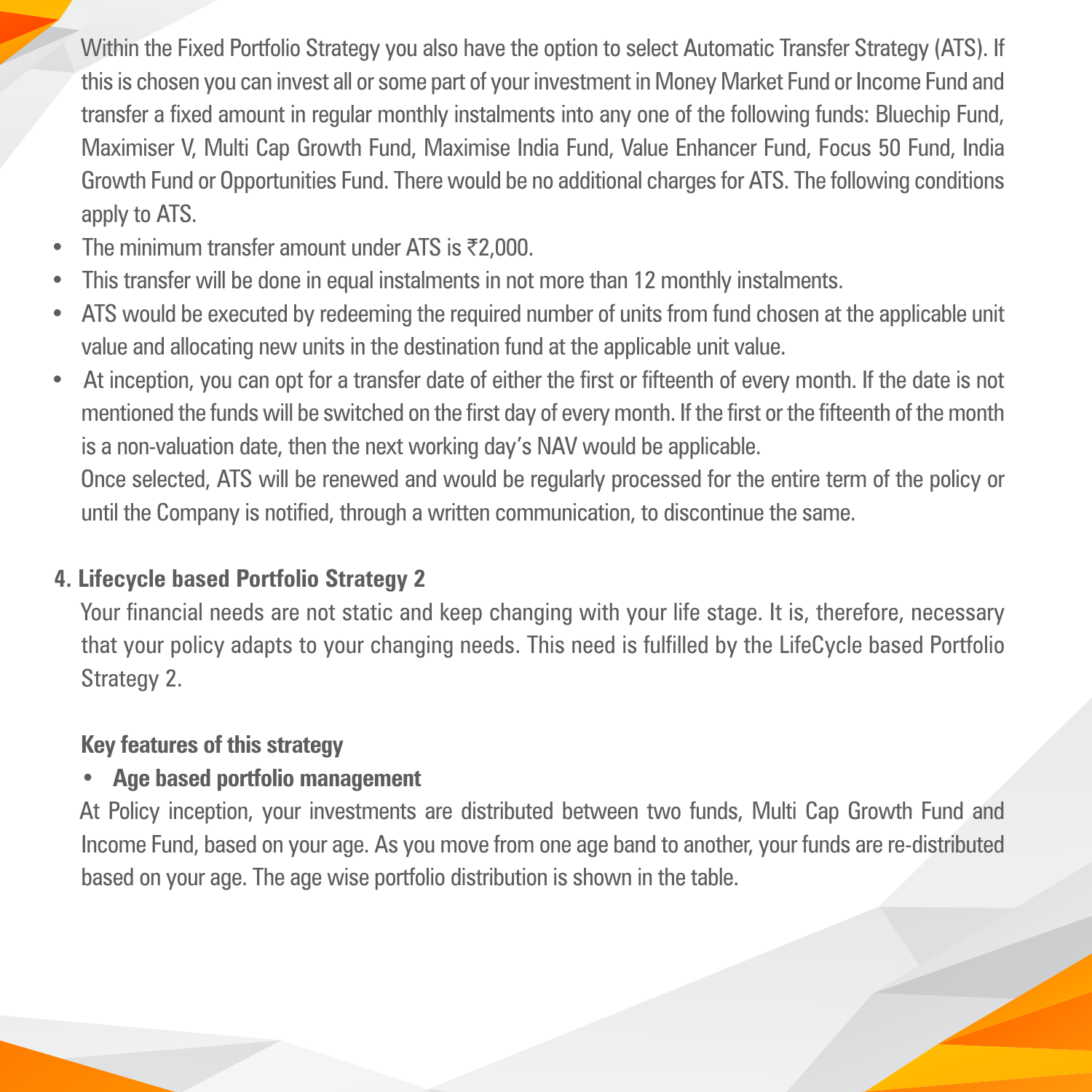**Asset allocation details at Policy inception and during the Policy term**

| <b>Age of Life Assured (years)</b> | <b>Multi Cap Growth Fund</b> | <b>Income Fund</b> |
|------------------------------------|------------------------------|--------------------|
| Up to 25                           | 80%                          | 20%                |
| $26 - 35$                          | 75%                          | 25%                |
| $36 - 45$                          | 65%                          | 35%                |
| $46 - 55$                          | 55%                          | 45%                |
| $56 - 65$                          | 45%                          | 55%                |
| $66 +$                             | 35%                          | 65%                |

#### • **Quarterly rebalancing**

On a quarterly basis, units shall be rebalanced as necessary to achieve the above proportions of the Fund Value in the Multi Cap Growth Fund and Income Fund. The rebalancing of units shall be done on the last day of each Policy quarter. The above proportions shall apply until the last ten quarters of the Policy are remaining.

#### • **Safety as you approach maturity**

As your Policy nears its maturity date, you need to ensure that short-term market volatility does not affect your accumulated savings. In order to achieve this, your investments in Multi Cap Growth Fund will be systematically transferred to Income Fund in ten instalments in the last ten quarters of your Policy. The Policyholder can only have his funds in one of the Portfolio Strategies.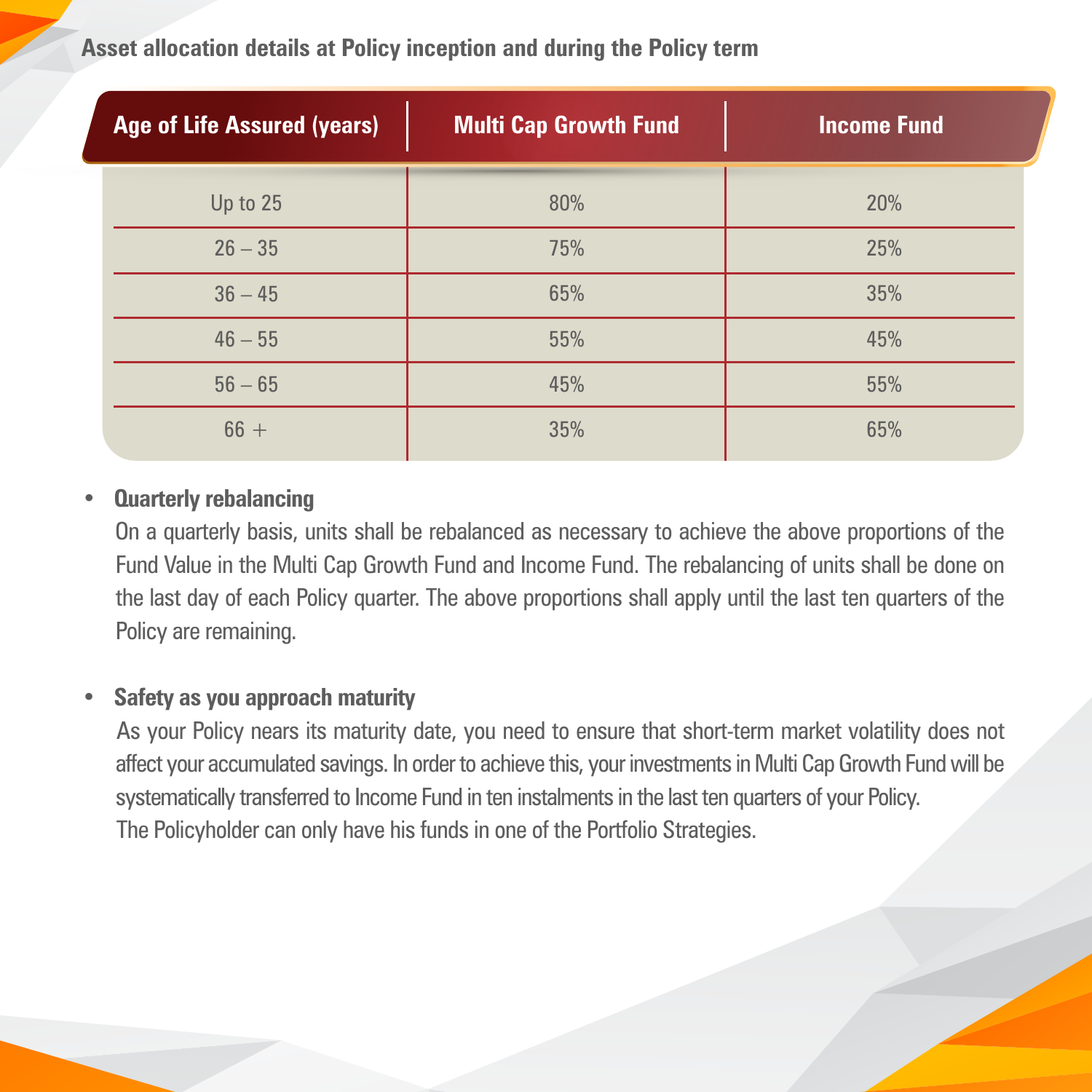#### **Benefits in detail**

# **Death Benefit**

In the unfortunate event of death of the Life Assured during the term of the policy the following will be payable to the Nominee, or in the absence of a Nominee, the Legal heir.

Death Benefit  $= A$  or B or C whichever is highest

Where,

- $A = Sum$  Assured, including Top-up Sum Assured, if any
- $B =$  Minimum Death Benefit
- $C =$  Fund Value including the Top-up Fund Value, if any

Minimum Death Benefit will be 105% of the total premiums paid including Top-up premiums, if any.

# **Maturity Benefit**

On maturity of the policy, you will receive the Fund Value including the Top-up Fund Value, if any. You will have an option to receive the Maturity Benefit as a lump sum or as a structured payout using Settlement Option.

- With this facility, you can opt to get payments on a yearly, half yearly, quarterly or monthly (through ECS) basis, over a period of one to five years, post maturity.
- The first payout of the settlement option will be made on the date of maturity.
- At any time during the settlement period, you have the option to withdraw the entire Fund Value.
- During the settlement period, the investment risk in the investment portfolio is borne by you.
- Only the Fund Management Charge would be levied during the settlement period.
- No Loyalty Additions or Wealth Boosters will be added during this period.
- Partial withdrawals and Switches are not allowed during the settlement period.
- Life insurance cover and rider cover shall cease on the original date of maturity.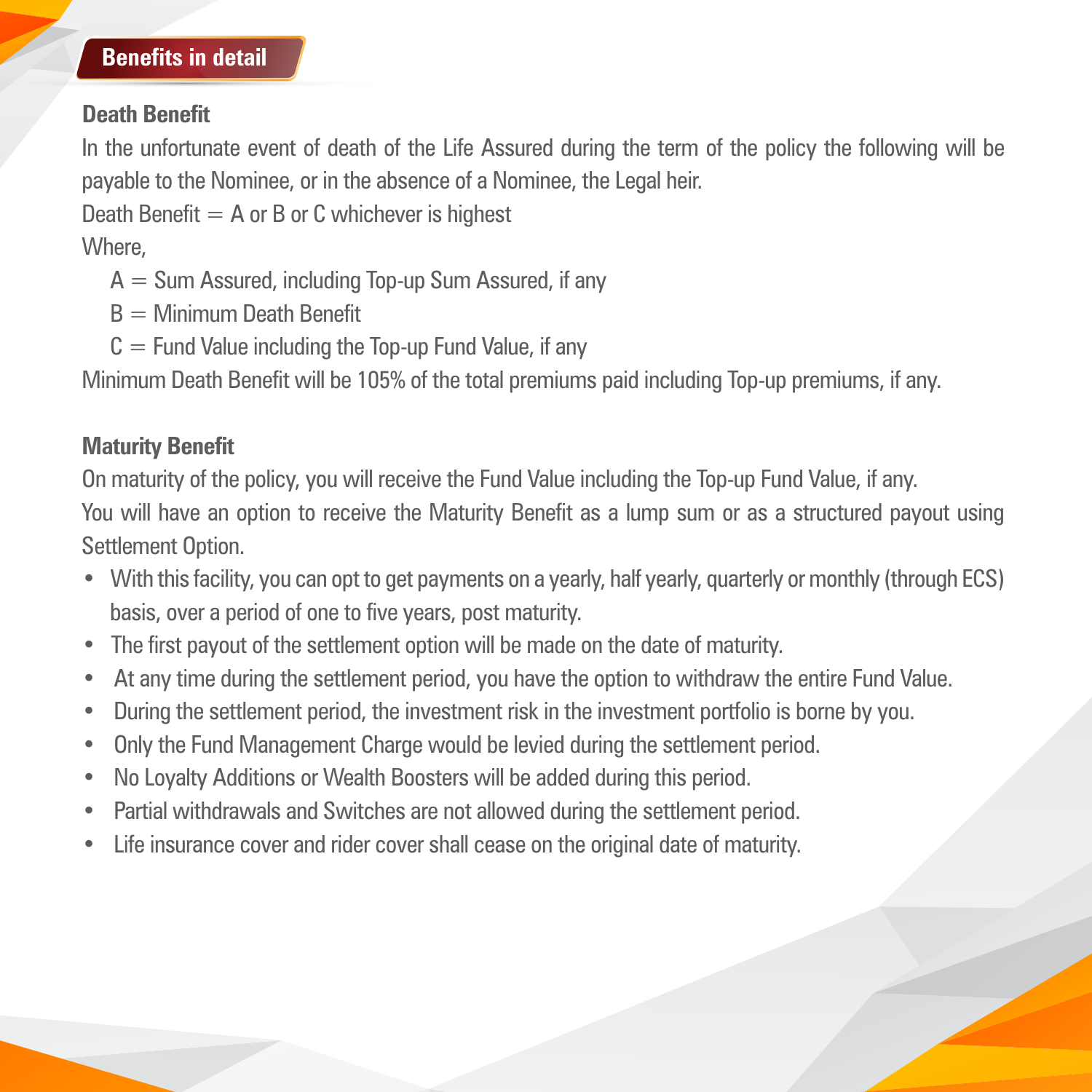# **Loyalty Additions and Wealth Boosters**

The Company will allocate extra units as below provided all due premiums have been paid:

|                             |                      |                            | <b>Loyalty Additions</b>       | <b>Wealth Boosters</b>                                                   |  |
|-----------------------------|----------------------|----------------------------|--------------------------------|--------------------------------------------------------------------------|--|
| <b>Premium payment term</b> |                      | (End of year 6<br>and $7)$ | (End of year 8<br>and onwards) | (End of every fifth year, starting<br>from the end of tenth policy year) |  |
|                             | $5$ years $-6$ years | 0.10%                      | 0.10%                          | $1\%$                                                                    |  |
|                             | $7$ years $-9$ years | 0.20%                      | 0.35%                          | 1%                                                                       |  |
|                             | 10 years and above   | 0.20%                      | 0.35%                          | 2%                                                                       |  |
|                             | <b>Single Pay</b>    | 0.30%                      | 0.30%                          | 1.5%                                                                     |  |

- For single pay policies with a policy term of 5 years, a loyalty addition of 0.30% of the average of daily Fund Values, including Top-up Fund Value, if any, in that same policy year, will be payable at the end of the fifth policy year.
- Each Loyalty Addition will be a percentage of the average of daily Fund Values including Top-up Fund Value, if any, in that same policy year as mentioned in the table above.
- Wealth Boosters will be a percentage of the average Fund Values including Top-up Fund Value, if any, on the last business day of the last eight policy quarters.
- Loyalty Additions and Wealth Boosters will be allocated among the funds in the same proportion as the value of total units held in each fund at the time of allocation.
- The allocation of Loyalty Additions and Wealth Boosters is guaranteed and shall not be revoked by the Company under any circumstances.
- If the premium payment is discontinued anytime after 5 years, the number of years for which premiums have been paid will be considered as the premium paying term for the purpose of deciding the Loyalty Additions & Wealth Boosters to be paid for the rest of the policy term as per the table above.

### **How do Loyalty additions and Wealth Boosters help you?**

Loyalty Additions and Wealth Boosters are designed to reward you for paying premiums and staying invested for the long term. This is done by adding additional units to enhance your Fund Value. These additions at regular intervals would work towards helping you reach your goals faster.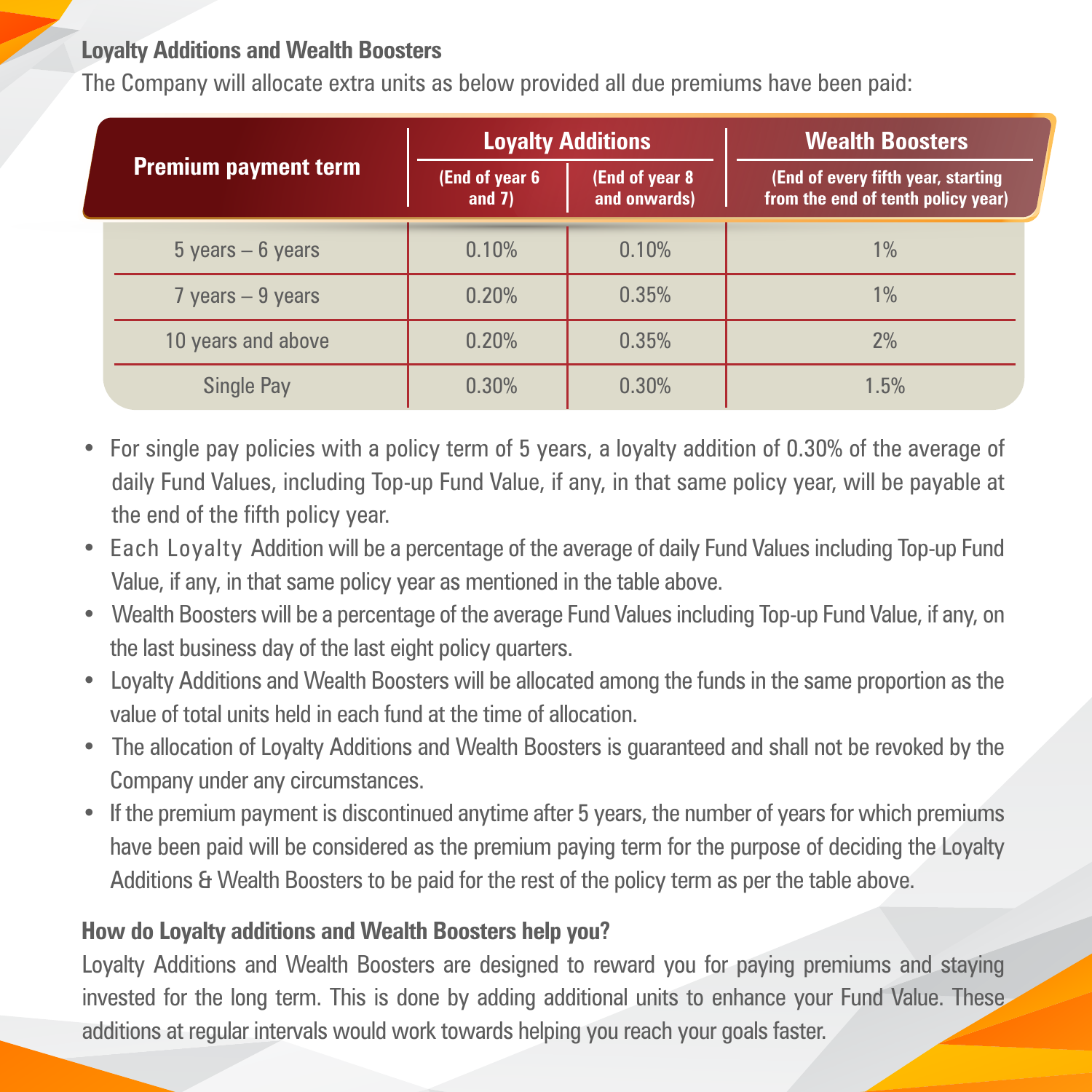# **Unlimited free switches between funds**

If you choose the Fixed Portfolio strategy, you can switch units from one fund to another depending on your financial priorities and investment outlook as many times as you want. This benefit is available to you without any charge. The minimum switch amount is  $\overline{\tau}2,000$ .

# **Top-up**

You can invest any surplus money as Top-up premium, over and above the base premium(s), into the policy. The following conditions apply on Top-ups:

- The minimum Top-up premium is  $\overline{z}2,000$ .
- Your Sum Assured will increase by Top-up Sum Assured when you avail of a Top-up. Limits on Top-up Sum Assured multiples are the same as those applicable for the Single Pay premium payment option and are based on the age of the life assured at the time of paying the Top-up premium.
- Top-up premiums can be paid any time except during the last five years of the policy term, subject to underwriting, as long as all due premiums have been paid.
- A lock-in period of five years would apply for each Top-up premium for the purpose of partial withdrawals only.
- At any point during the term of the policy, the total Top-up premiums paid cannot exceed the sum of base premium(s) paid till that time.
- The maximum number of top-ups allowed during the policy term is 99.

# **Change in Portfolio Strategy (CIPS)**

You can change your portfolio strategy up to four times in a policy year. This facility is provided free of cost. Any unutilized CIPS cannot be carried forward to the next policy year.

# **Premium Redirection**

This feature is applicable only if you have opted for the Fixed Portfolio Strategy and provided monies are not in DP Fund. If you have selected Fixed Portfolio Strategy, at policy inception you specify the funds and the proportion in which the premiums are to be invested in the funds. At the time of payment of subsequent premiums, the split may be changed without any charge. This will not count as a switch. This benefit is not applicable for the Single Pay option.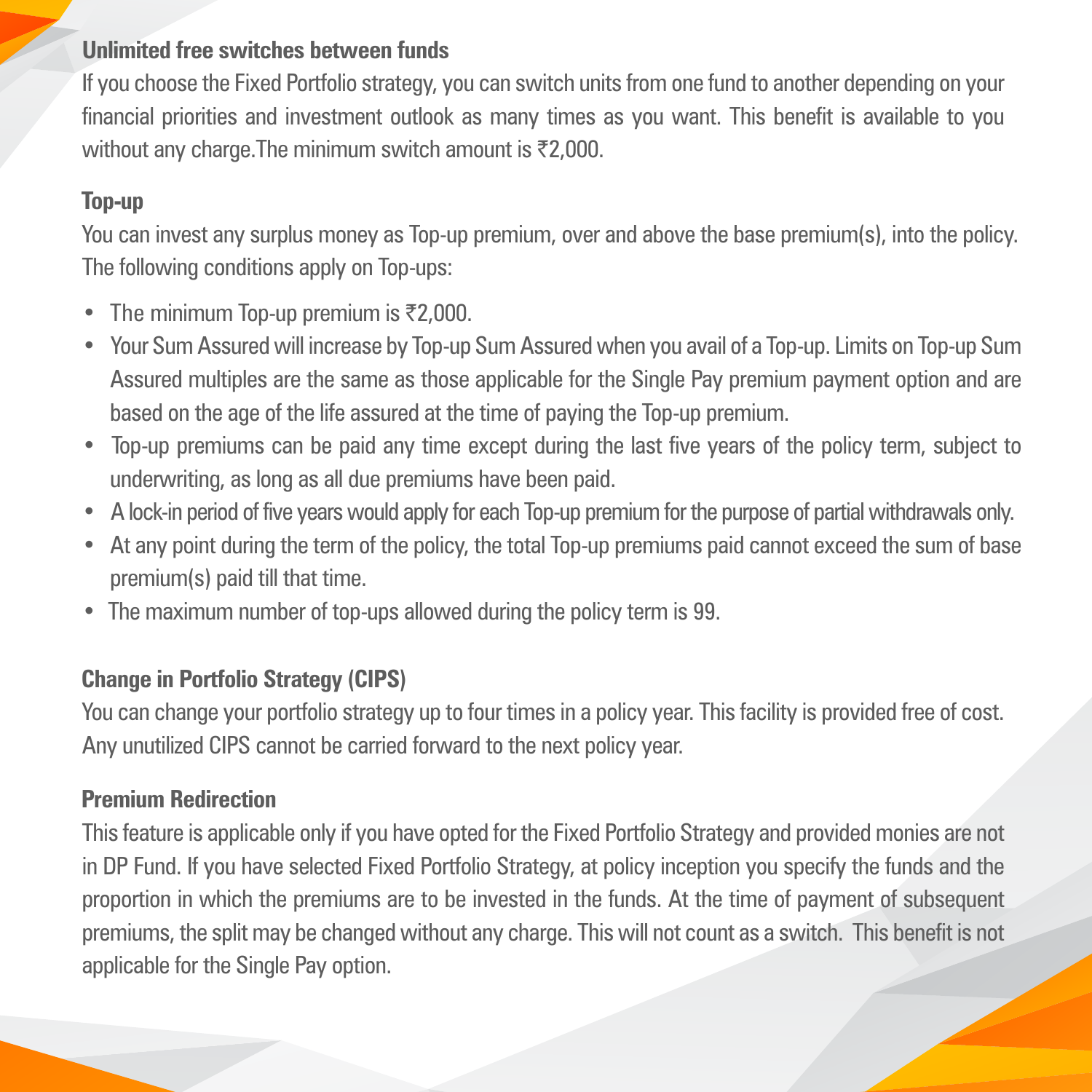# **Partial Withdrawal Benefit**

Irrespective of the portfolio strategy you select, partial withdrawals are allowed after the completion of five policy years and on payment of all premiums for the first five policy years. You can make unlimited number of partial withdrawals as long as the total amount of partial withdrawals in a year does not exceed 20% of the Fund Value in a policy year. The partial withdrawals are free of cost.

The following conditions apply on partial withdrawals,

- Partial withdrawals are allowed only after the first five policy years and on payment of all premiums for the first five policy years.
- Partial withdrawals are allowed only if the Life Assured is at least 18 years of age.
- For the purpose of partial withdrawals, lock in period for the Top-up premiums will be five years or any such limit prescribed by IRDAI from time to time.
- Partial withdrawals will be made first from the Top-up Fund Value, as long as it supports the partial withdrawal, and then from the Fund Value built up from the base premium(s).
- Partial withdrawal will not be allowed if it results in termination of the policy<sup>T&C6</sup>.
- The minimum value of each partial withdrawal is  $\bar{\tau}$ 2,000.

# **Increase / Decrease of Sum Assured**

You can choose to increase or decrease your Sum Assured at any policy anniversary during the policy term provided all due premiums till date have been paid.

- Increase or decrease in Sum Assured will not change the premium payable under the policy.
- An increase in Sum Assured is allowed, subject to underwriting, before the policy anniversary on which the life assured is aged 60 years completed birthday.
- Decrease in Sum Assured is allowed up to the minimum allowed under the given policy.
- Such increases or decreases would be allowed in multiples of  $\overline{51,000}$ , subject to maximum Sum Assured multiple limits. Any medical cost for this purpose would be borne by you and will be levied by redemption of units.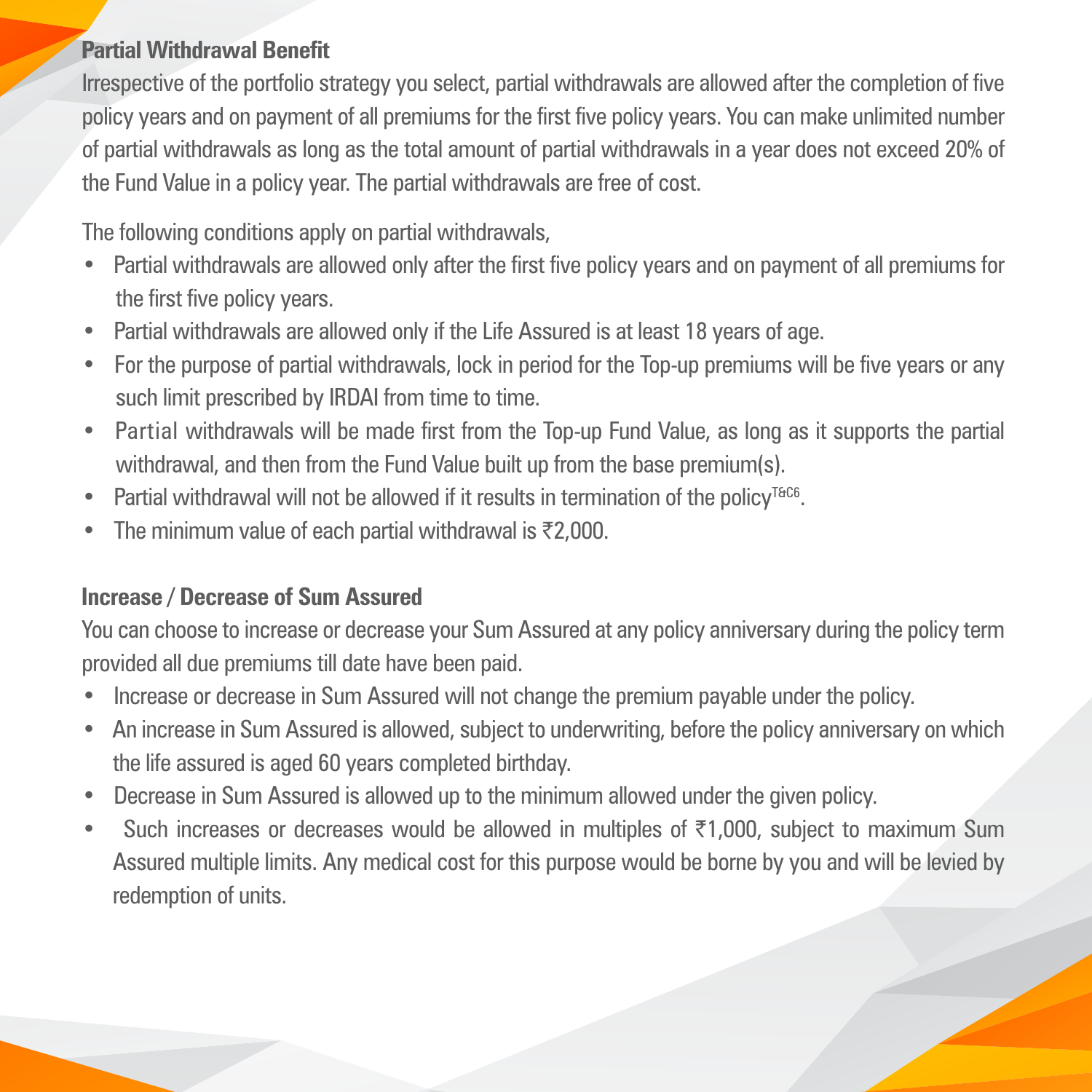# **Increase in Premium Payment Term**

- Provided all due premiums have been paid, you can choose to increase the Premium Payment Term by notifying the Company.
- Increase in Premium Payment Term must always be in multiples of one year.
- Decreasing the Premium Payment Term is not allowed.

This benefit is not applicable for the Single Pay option.

# **Increase/Decrease in Policy Term**

- You can choose to increase or decrease your policy term by notifying the Company.
- Increase or decrease in terms is allowed subject to the Policy terms allowed under the given policy
- An increase in policy term is allowed, subject to underwriting. Your Sum Assured may increase subject to the minimum sum assured conditions.
- On decrease of policy term, your Sum Assured will not reduce unless it is requested by you.

# **Non Forfeiture Benefits:**

**1.Surrender:** During the first five policy years, on receipt of intimation that you wish to surrender the policy, the Fund Value including Top-up Fund Value, if any, after deduction of applicable Discontinuance Charge, shall be transferred to the Discontinued Policy Fund (DP Fund).

You or your nominee, as the case may be, will be entitled to receive the Discontinued Policy Fund Value, on the earlier of death or the expiry of the lock-in period. Currently the lock-in period is five years from policy inception.

On surrender after completion of the fifth policy year, you will be entitled to the Fund Value including Top-up Fund Value, if any.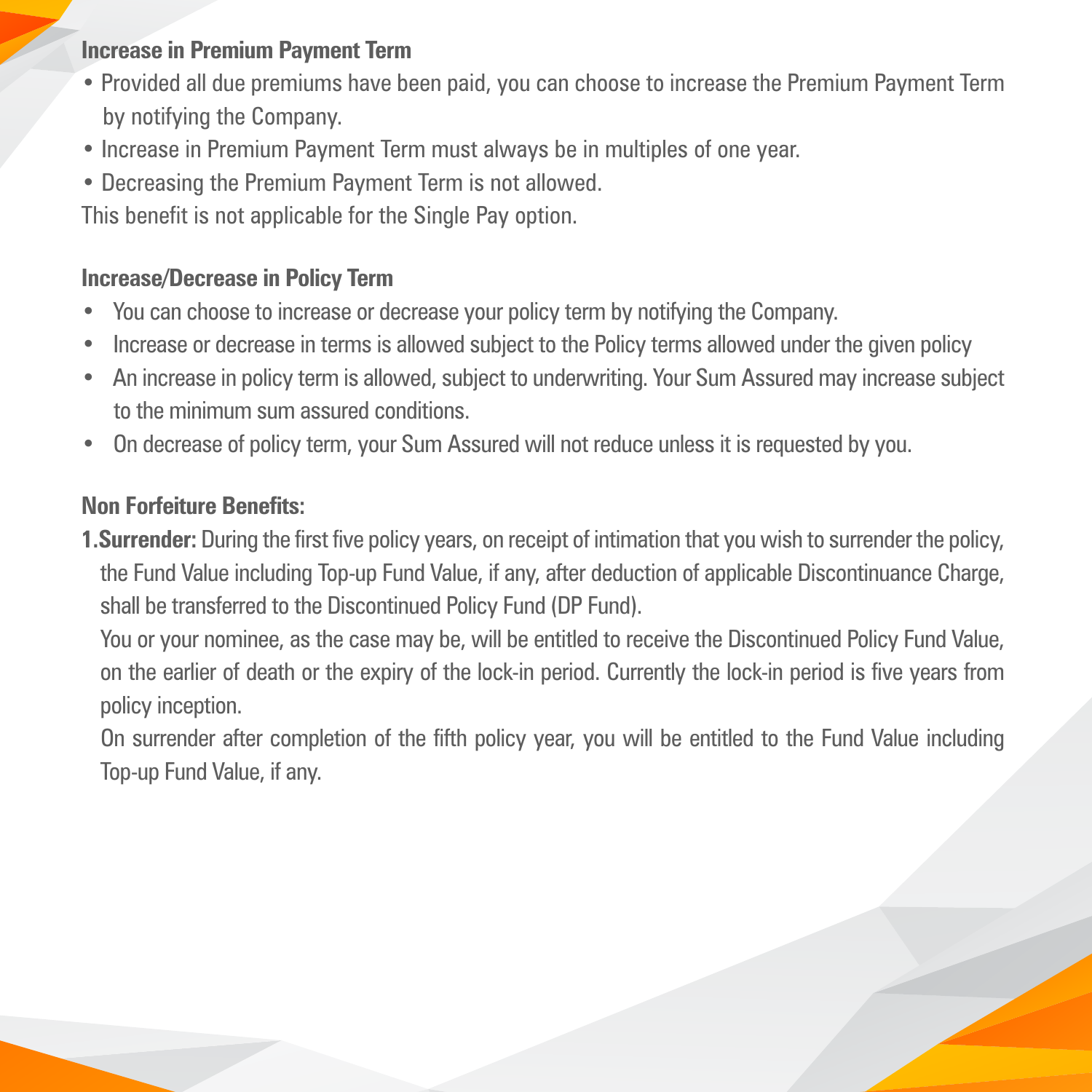# **2) Premium Discontinuance:**

If a due premium has not been paid, we shall send you a notice within a period of fifteen days from the date of expiry of the grace period, requesting you to choose from the options given below in (i) and (ii) as applicable within a notice period of 30 days of receipt of such notice.

# **i. Premium discontinuance during the first five policy years:**

In case of premium discontinuance during first five policy years, You will have the following options to exercise:

| <b>Option</b>  | <b>Description</b>                                                                                                  | <b>Treatment</b>                                                                                                                                                                                                                                                                                                                                                                                                                                                                                                                                           |
|----------------|---------------------------------------------------------------------------------------------------------------------|------------------------------------------------------------------------------------------------------------------------------------------------------------------------------------------------------------------------------------------------------------------------------------------------------------------------------------------------------------------------------------------------------------------------------------------------------------------------------------------------------------------------------------------------------------|
|                | Exercise the option to revive the policy<br>within revival period                                                   | Fund Value including Top-up Fund Value,<br>if any, shall be credited to the DP Fund<br>deduction of<br>applicable<br>after<br><b>Discontinuance Charge and will continue</b><br>to remain in the fund till the policy is<br>revived by paying due premiums. The<br>revival period is two years from the date<br>of discontinuance of policy.<br>In case the policy is not revived, the<br>monies will remain in the DP fund till the<br>end of the revival period or the lock in<br>period, whichever is later, post which the<br>monies will be paid out. |
| $\overline{2}$ | Exercise the option of complete<br>withdrawal from the policy with monies<br>moving to the Discontinued Policy Fund | Fund Value including Top-up Fund Value,<br>if any, shall be credited to the DP Fund<br>deduction<br>after<br>of<br>applicable<br>Discontinuance Charge and will be paid<br>out at the end of the lock in period.                                                                                                                                                                                                                                                                                                                                           |
| 3              | No option selected                                                                                                  | Treatment will be as if option 2 were selected                                                                                                                                                                                                                                                                                                                                                                                                                                                                                                             |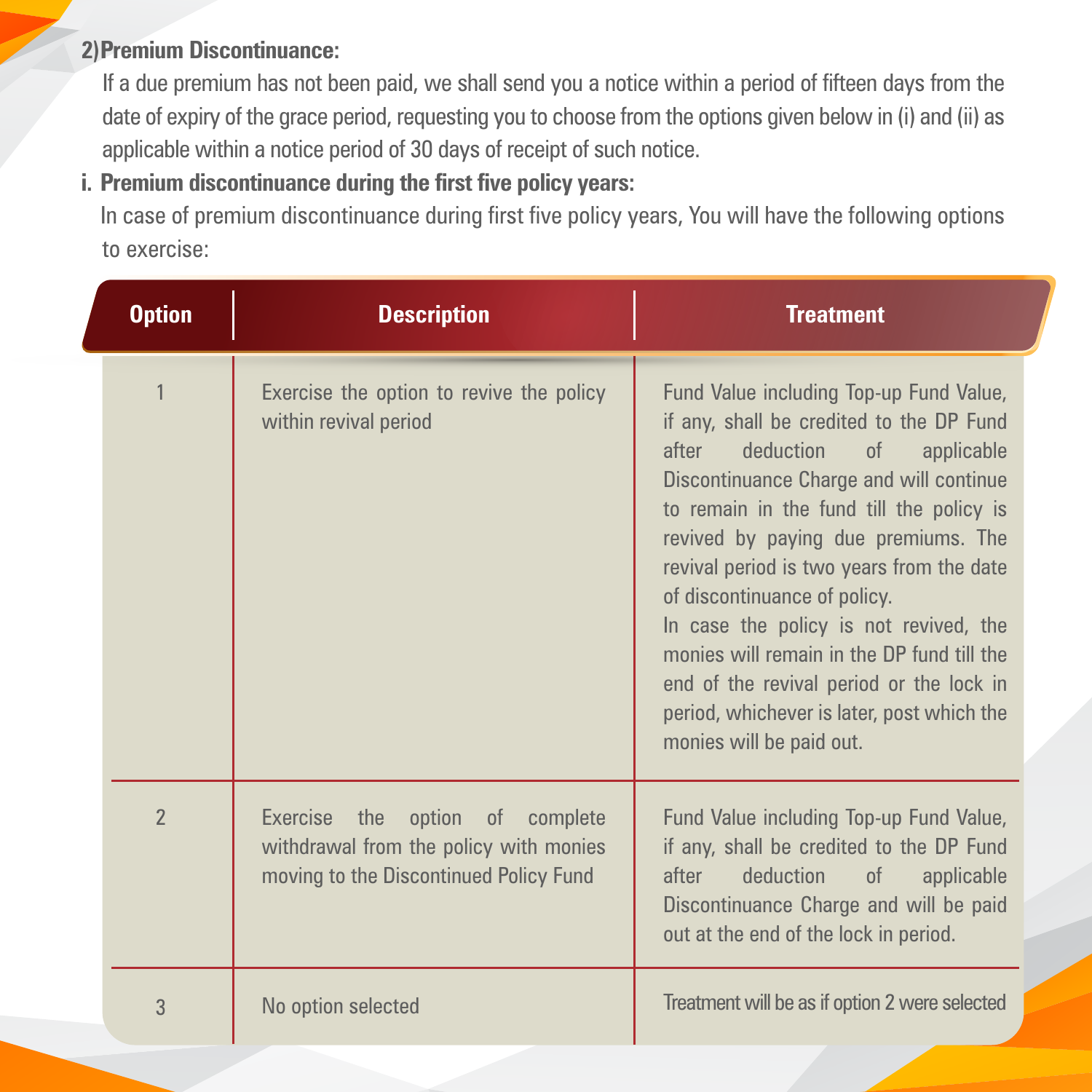# **ii. Premium discontinuance after the first five policy years:**

In case of premium discontinuance after the first five policy years, You will have the following options to exercise:

| <b>Option</b>  | <b>Description</b>                                                                                      | <b>Treatment</b>                                                                                                                                                                                                                                                                                                                                                                                                                                                                                                                                                                                                                                                                                                                                              |  |  |
|----------------|---------------------------------------------------------------------------------------------------------|---------------------------------------------------------------------------------------------------------------------------------------------------------------------------------------------------------------------------------------------------------------------------------------------------------------------------------------------------------------------------------------------------------------------------------------------------------------------------------------------------------------------------------------------------------------------------------------------------------------------------------------------------------------------------------------------------------------------------------------------------------------|--|--|
|                | Exercise the option to revive the policy<br>within revival period                                       | You will have an option of reviving the<br>policy within the revival period of two<br>years. During this period, your policy will<br>continue with benefits as per the terms and<br>conditions of the policy. Applicable charges<br>shall be deducted from your fund value till<br>the time you pay overdue premiums.<br>On payment of overdue premiums before<br>the end of this period, the policy will be<br>revived.<br>If the policy is not revived by you till the end<br>of the two year period, the policy will be<br>surrendered and the Fund Value, including<br>the Top-up Fund Value, if any, will be paid to<br>you. On payment of surrender value, all<br>rights, benefits and interests under this<br>policy shall be extinguished/terminated. |  |  |
| $\overline{2}$ | option of<br>Exercise the<br>complete<br>withdrawal i.e. Surrender the policy<br>without any risk cover | If You choose this option, the policy will be<br>surrendered and the fund value, including<br>top-up fund value, will be paid to You. On<br>payment of surrender value, all rights,<br>benefits and interests under this policy shall<br>be extinguished/terminated                                                                                                                                                                                                                                                                                                                                                                                                                                                                                           |  |  |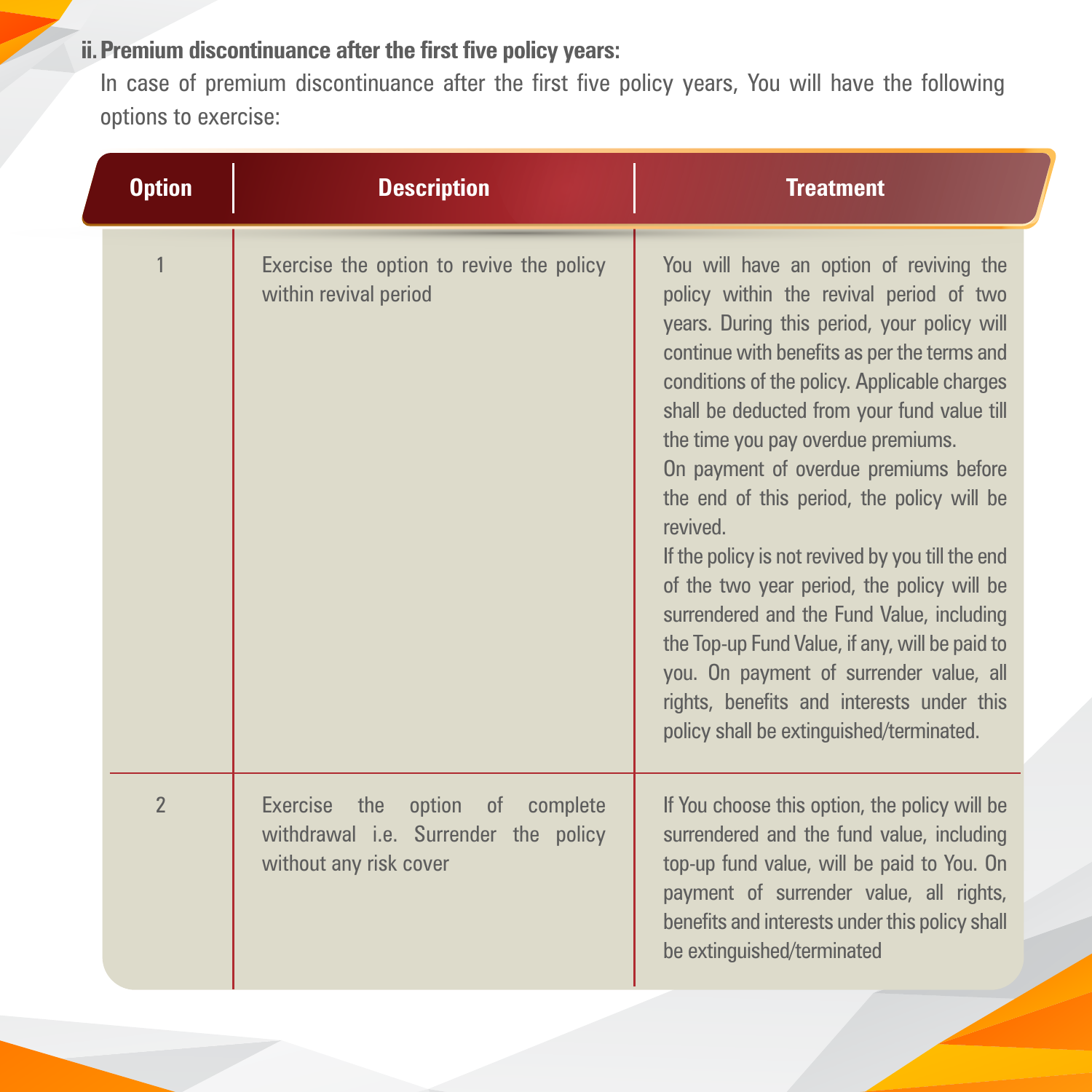| <b>Option</b><br><b>Description</b> |                                                                    | <b>Treatment</b>                                                                                                                                                                                                                                                                                                                                                                                                                                                                                                                                                                                                                                                                                                |
|-------------------------------------|--------------------------------------------------------------------|-----------------------------------------------------------------------------------------------------------------------------------------------------------------------------------------------------------------------------------------------------------------------------------------------------------------------------------------------------------------------------------------------------------------------------------------------------------------------------------------------------------------------------------------------------------------------------------------------------------------------------------------------------------------------------------------------------------------|
| $\overline{3}$                      | Exercise the option to convert the policy<br>into a paid-up policy | You will have an option to continue the<br>policy without paying any future premiums,<br>with the below mentioned options:<br>a. Original Sum Assured, where risk cover<br>for full Sum Assured will be available and<br>full mortality and other charges will be<br>deducted from the fund. This may<br>cause rapid depletion of the fund value<br>as there will be no payment of<br>premiums in future.<br>b. Reduced Paid-up Sum Assured, where<br>the risk cover will reduce proportionately<br>as per the formula mentioned below:<br>Reduced Paid-up Sum Assured =<br>Original Sum Assured X (number of<br>premiums paid till the date of<br>discontinuance / the original number of<br>premiums payable) |
| 4                                   | No option selected                                                 | If you do not choose any of these options,<br>your policy shall be treated as if option 2<br>were selected.                                                                                                                                                                                                                                                                                                                                                                                                                                                                                                                                                                                                     |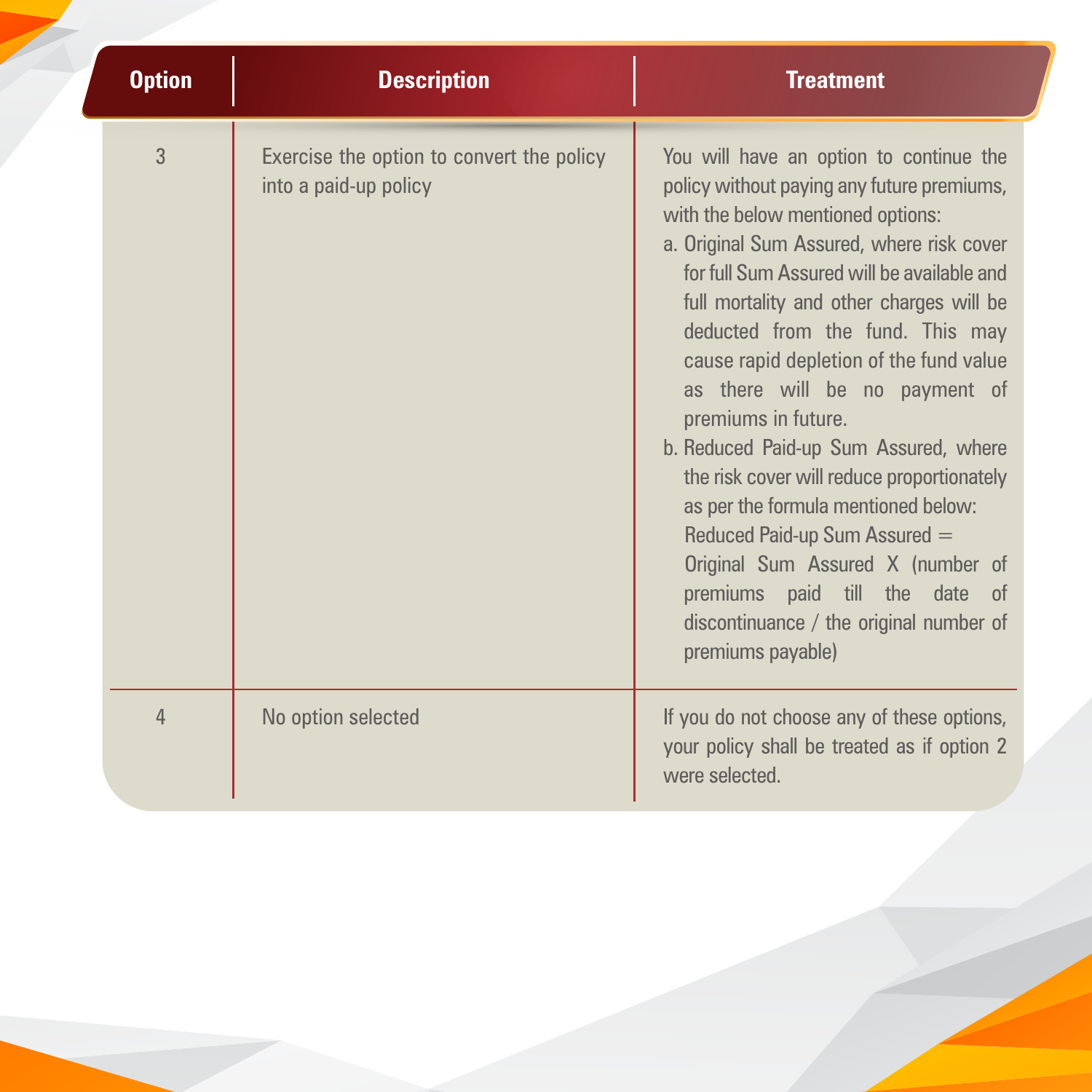# **Treatment of the policy while monies are in the DP Fund**

While monies are in the DP Fund:

- Risk Cover and Minimum Death Benefit will not apply
- A Fund Management Charge of 0.50% p.a. of the DP Fund will be made. No other charges will apply.
- From the date monies enter the DP Fund till the date they leave the DP Fund, a minimum guaranteed interest rate declared by IRDAI from time to time will apply. The current minimum guaranteed interest rate applicable to the DP Fund is 4% p.a.

# **3) Policy revival:**

Revival will be based on the prevailing Board approved underwriting guidelines. In case of revival of a policy, We shall:

- 1. Collect from You, all due and unpaid premiums without charging any interest or fee,
- 2. Levy policy administration charge and premium allocation charges as applicable during the discontinuance period. No other charges shall be levied,
- 3. Shall add back to the fund, the discontinuance charges deducted, if any, at the time of discontinuance of the policy
- For the purpose of revival the following conditions are applicable:
- a. You, at your own expense, furnish satisfactory evidence of health of the Life Assured, as required by us;
- b. Revival of the policy may be on terms different from those applicable to the policy before the premiums were discontinued;

Monies will be invested in the segregated fund(s) chosen by You at the NAV as on the date of such revival. On revival, the policy will continue with benefits and charges, as per the terms and conditions of the policy.

Revival will take effect only on it being specifically communicated by us to you.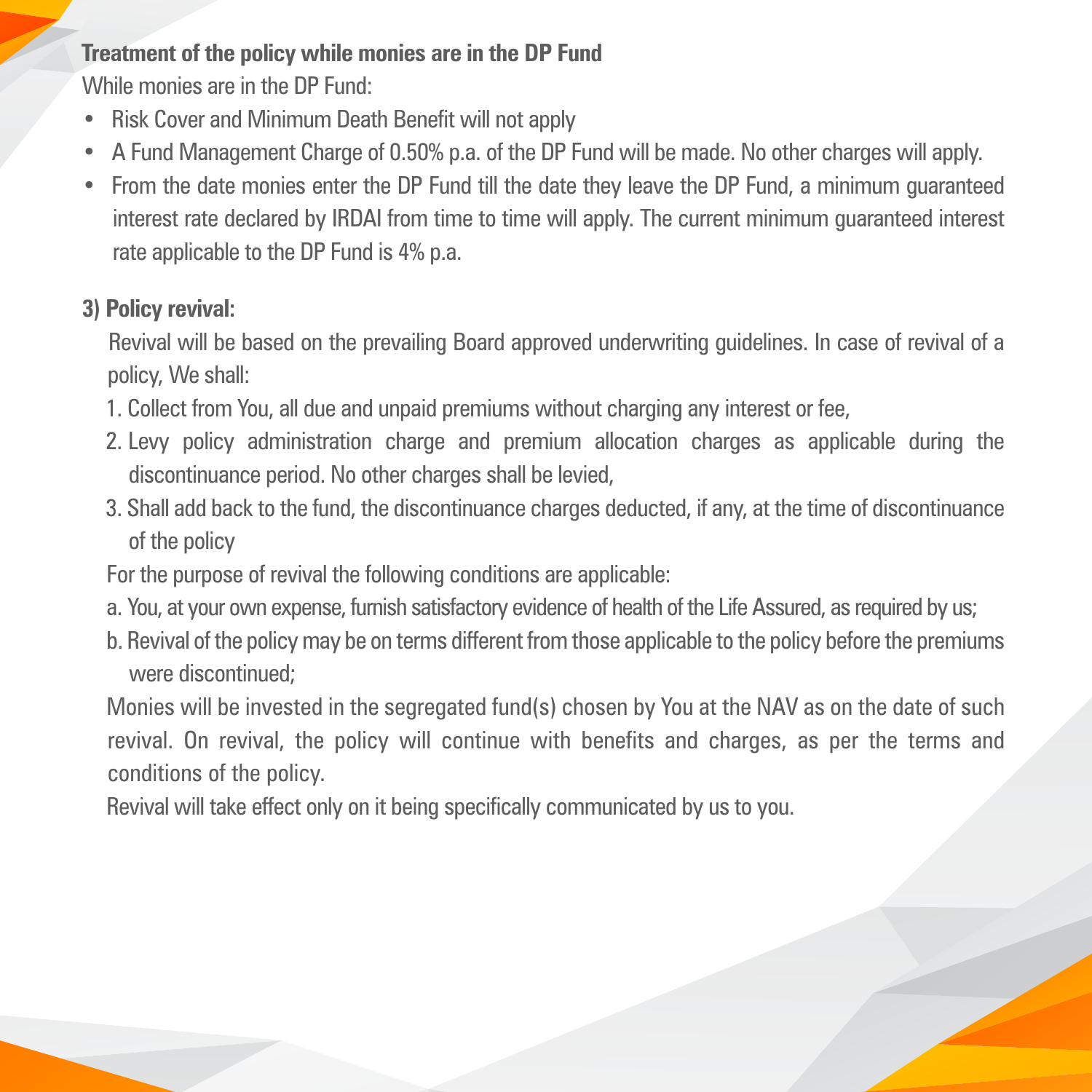# **Illustration**

#### **Premium payment option: Limited Pay**

Premium payment mode: Annual Amount of instalment premium: ₹3,00,000 Sum Assured: ₹30,00,000 Age at entry: 35 years Policy term: 15 years **Premium payment term: 7 years** Premium payment term: 7 years

|                                   |            | Non-guaranteed |  |
|-----------------------------------|------------|----------------|--|
| <b>Assumed investment returns</b> | 8% p.a.    | 4%p.a          |  |
| <b>Fund Value at Maturity</b>     | ₹42,01,040 | ₹26,25,934     |  |

### **Premium payment option: Regular Pay**

Premium payment mode: Annual Amount of instalment premium: ₹3,00,000 Sum Assured: ₹30,00,000 Age at entry: 35 years Policy term: 10 years **Premium payment term: 10 years** Premium payment term: 10 years

|                                   | Non-guaranteed |            |  |
|-----------------------------------|----------------|------------|--|
| <b>Assumed investment returns</b> | 8% p.a.        | 4%p.a      |  |
| <b>Fund Value at Maturity</b>     | ₹40,84,371     | ₹32,78,803 |  |

The above illustrations are for a healthy male life with 100% of his investments in Maximiser V. The above are illustrative maturity values, net of all charges, Goods & Services Tax and Cess (if any) as per prevailing rates. Tax laws are subject to amendments from time to time. Since your policy offers variable returns, the given illustration shows different rates of assumed future investment returns. The returns shown in the benefit illustration are not guaranteed and they are not the upper or lower limits of what you might get back, as the value of your policy depends on a number of factors including future investment performance.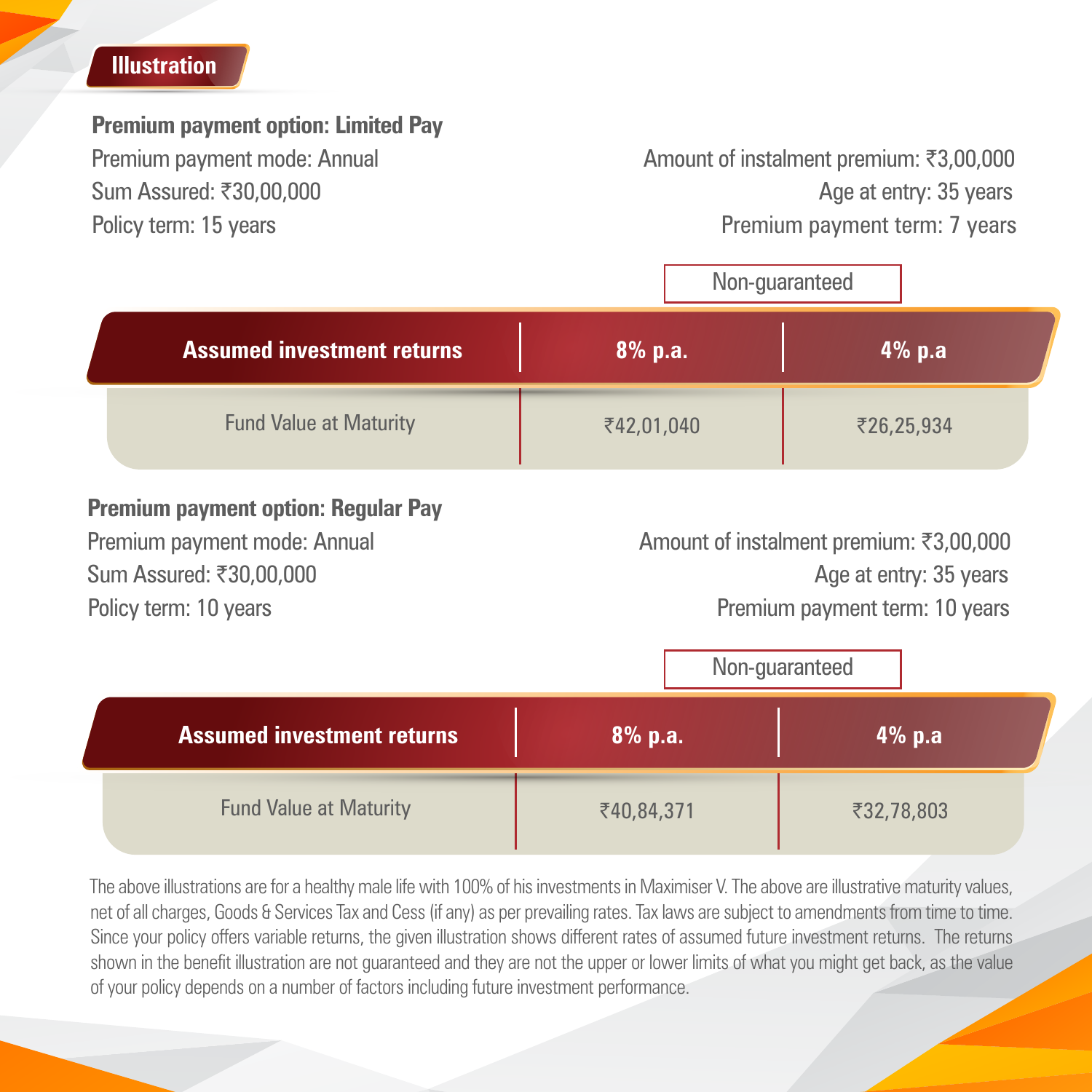#### **Premium Allocation Charge**

Premium Allocation Charge depends on the premium payment option and the premium payment mode chosen. It is deducted from the premium amount at the time of premium payment and units are allocated in the chosen funds thereafter. This charge is expressed as a percentage of premium.

- **Single Pay:** 3%
- **Limited Pay and Regular Pay**

For annual mode of premium payment

| <b>Year 1-5</b> | <b>Year 6-7</b> | <b>Thereafter</b> |
|-----------------|-----------------|-------------------|
| 5%              | 3%              | 2%                |

For other than annual mode of premium payment

| Year 1 | Year 2 | <b>Year 3-5</b> | <b>Year 6-7</b> | <b>Thereafter</b> |
|--------|--------|-----------------|-----------------|-------------------|
| 5%     | 4%     | 3.5%            | 3%              | 2%                |

All Top-up premiums are subject to an allocation charge of 2%.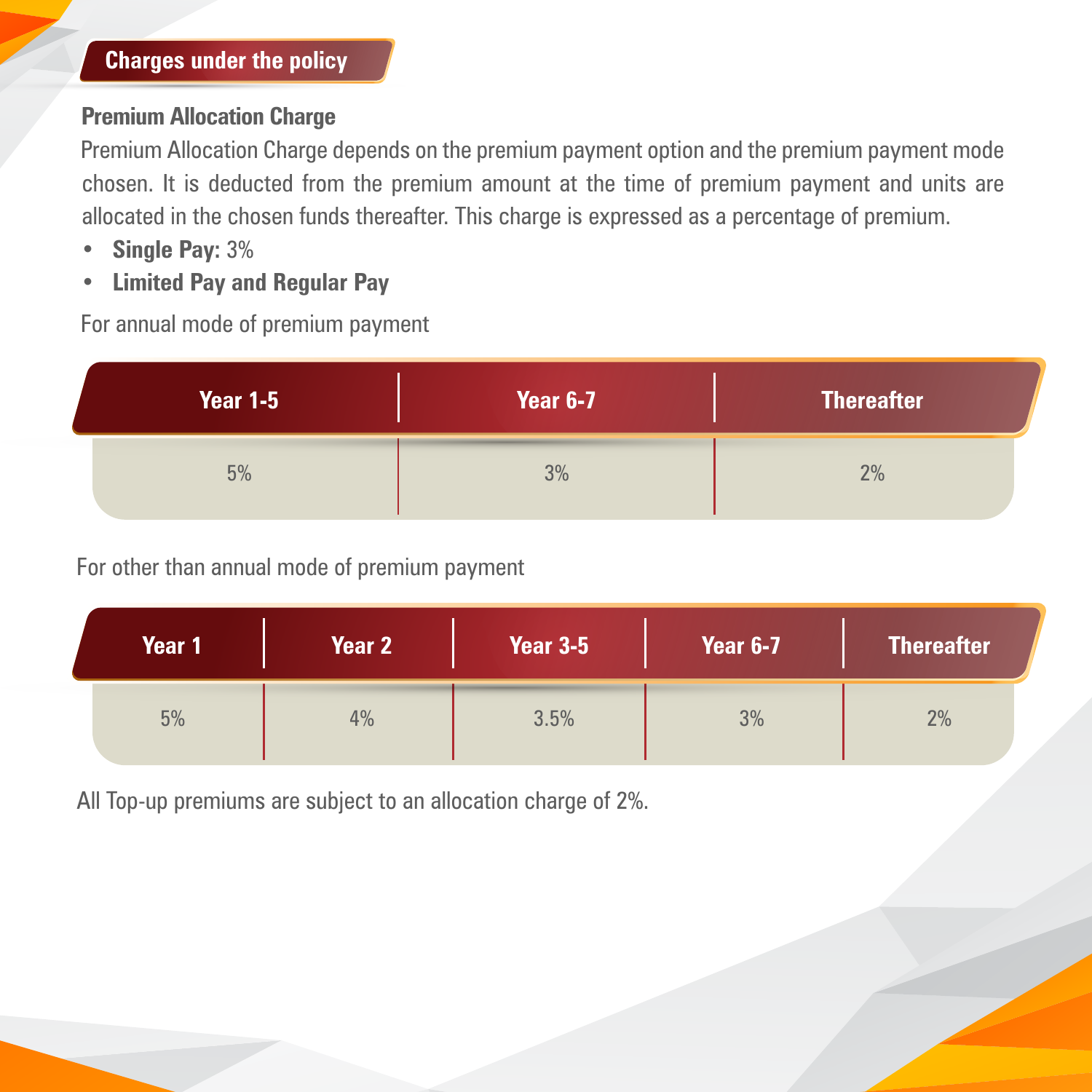# **Fund Management Charge (FMC)**

The following fund management charges will be applicable and will be adjusted from the NAV on a daily basis. This charge will be a percentage of the Fund Value.

| <b>Fund</b>                                  | FMC p.a. |
|----------------------------------------------|----------|
| <b>Maximiser V</b>                           | 1.35%    |
| <b>Opportunities Fund</b>                    | 1.35%    |
| <b>Multi Cap Growth Fund</b>                 | 1.35%    |
| <b>Value Enhancer Fund</b>                   | 1.35%    |
| <b>Bluechip Fund</b>                         | 1.35%    |
| Multi Cap Balanced Fund                      | 1.35%    |
| <b>Maximise India Fund</b>                   | 1.35%    |
| <b>Active Asset Allocation Balanced Fund</b> | 1.35%    |
| <b>Secure Opportunities Fund</b>             | 1.35%    |
| Focus 50 Fund                                | 1.35%    |
| <b>India Growth Fund</b>                     | 1.35%    |
| <b>Income Fund</b>                           | 1.35%    |
| <b>Money Market Fund</b>                     | 0.75%    |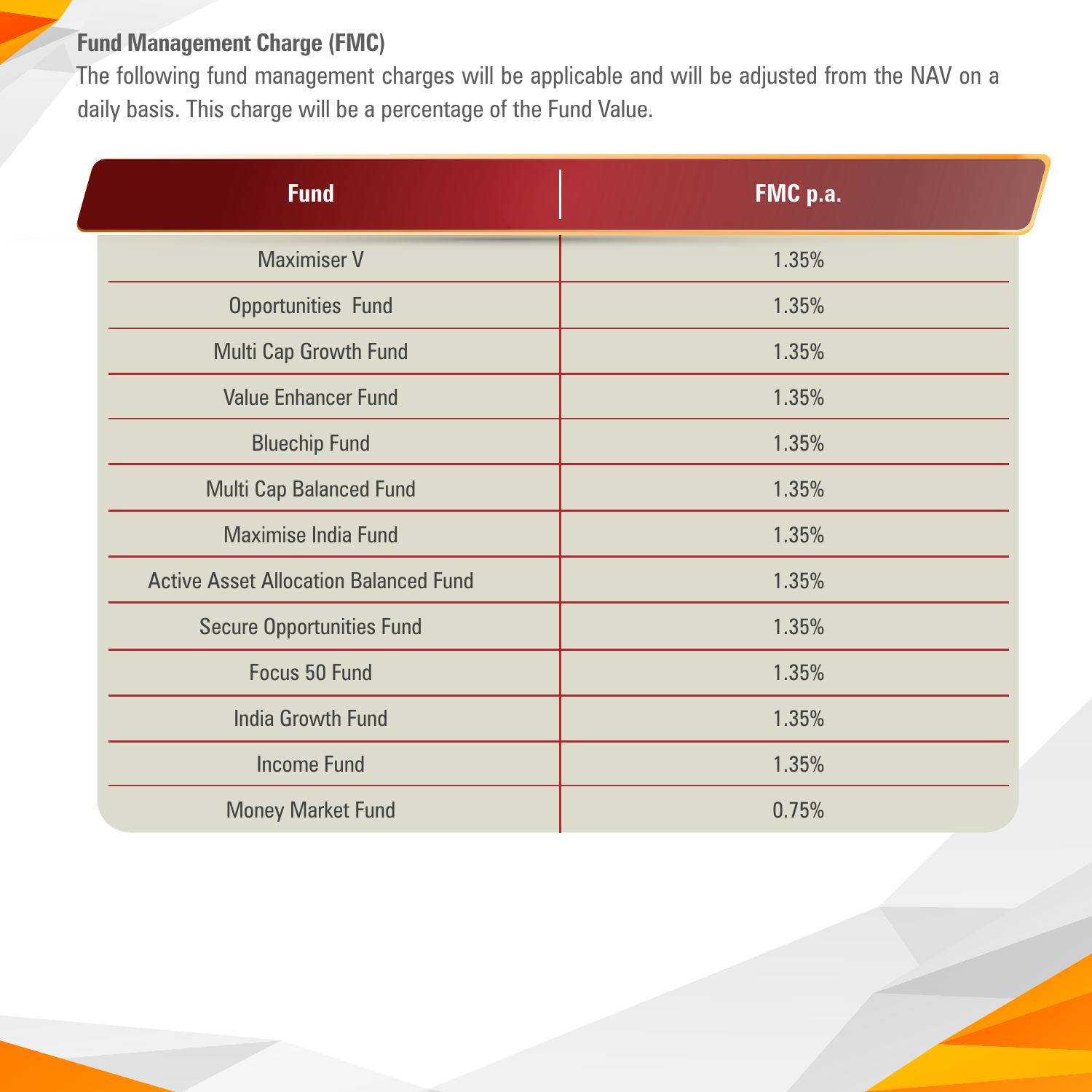# **Policy Administration Charge**

Policy Administration Charge will be levied every month by redemption of units.

- Single Pay: ₹60 p.m. (₹720 p.a.) for the first five policy years
- Other than Single Pay: ₹350 p.m. (₹4200 p.a.) for the entire policy term

Policy administration charge will be charged throughout the policy term.

# **Mortality Charges**

Mortality charges will be levied every month by redemption of units based on the Sum at Risk. Sum at  $Risk = Higher$  of,

- Sum Assured
- Fund Value (including Top-up Fund Value, if any),
- Minimum Death Benefit

#### Less

• Fund Value (including Top-up Fund Value, if any)

Indicative annual charges per thousand life cover for a healthy male and female life are as shown below:

| Age (yrs)                  | 30   | 40   | 50   | 60    |
|----------------------------|------|------|------|-------|
| Male $(\overline{\zeta})$  | 1.06 | 1.81 | 4.95 | 11.54 |
| Female $(\overline{\tau})$ | 1.02 | 1.55 | 3.99 | 9.95  |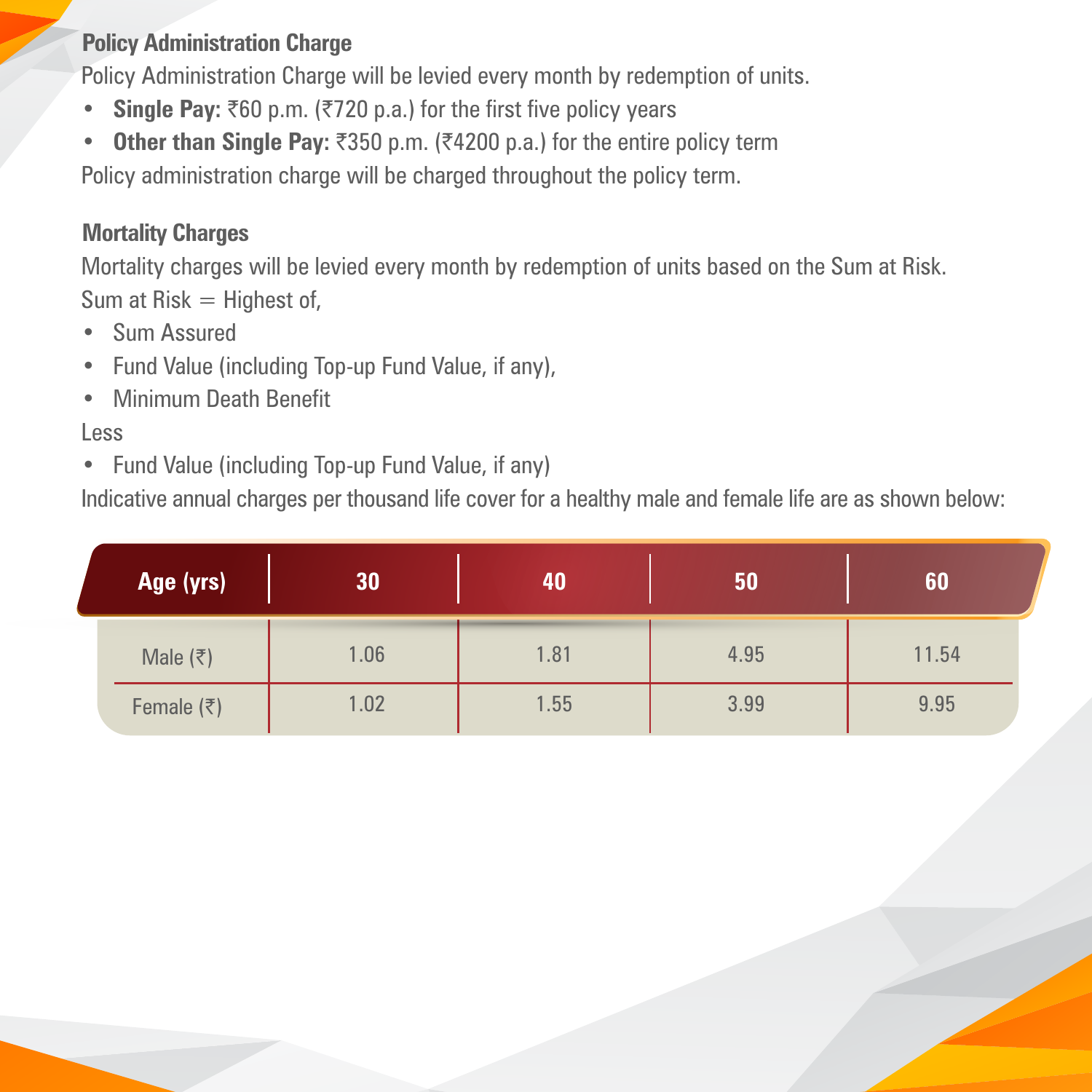# **Discontinuance Charges**

Discontinuance Charges are described below.

| Where the policy is<br>discontinued in the policy year | <b>Limited Pay and Regular Pay</b>                                       | <b>Single Pay</b>                                                          |
|--------------------------------------------------------|--------------------------------------------------------------------------|----------------------------------------------------------------------------|
|                                                        | Lower of 6% (AP or FV), subject<br>to a maximum of $\bar{\tau}6,000$     | Lower of 1% of (SP or FV), subject<br>to a maximum of ₹6000                |
| $\overline{2}$                                         | Lower of 4% of (AP or FV), subject<br>to a maximum of ₹5,000             | Lower of 0.5% of (SP or FV), subject<br>to a maximum of ₹5000              |
| 3                                                      | Lower of 3% of (AP or FV), subject<br>to a maximum of ₹4,000             | Lower of 0.25% of (SP or FV),<br>subject to a maximum of ₹4000             |
| 4                                                      | Lower of 2% of (AP or FV), subject<br>to a maximum of $\bar{\tau}$ 2,000 | Lower of 0.1% of (SP or FV), subject<br>to a maximum of $\bar{\tau}$ 2,000 |
| 5 and onwards                                          | <b>NIL</b>                                                               | <b>NIL</b>                                                                 |

Where AP is Annual Premium, SP is Single Premium and FV is the total Fund Value on the Date of Discontinuance.

No Discontinuance Charge is applicable for Top-up premiums.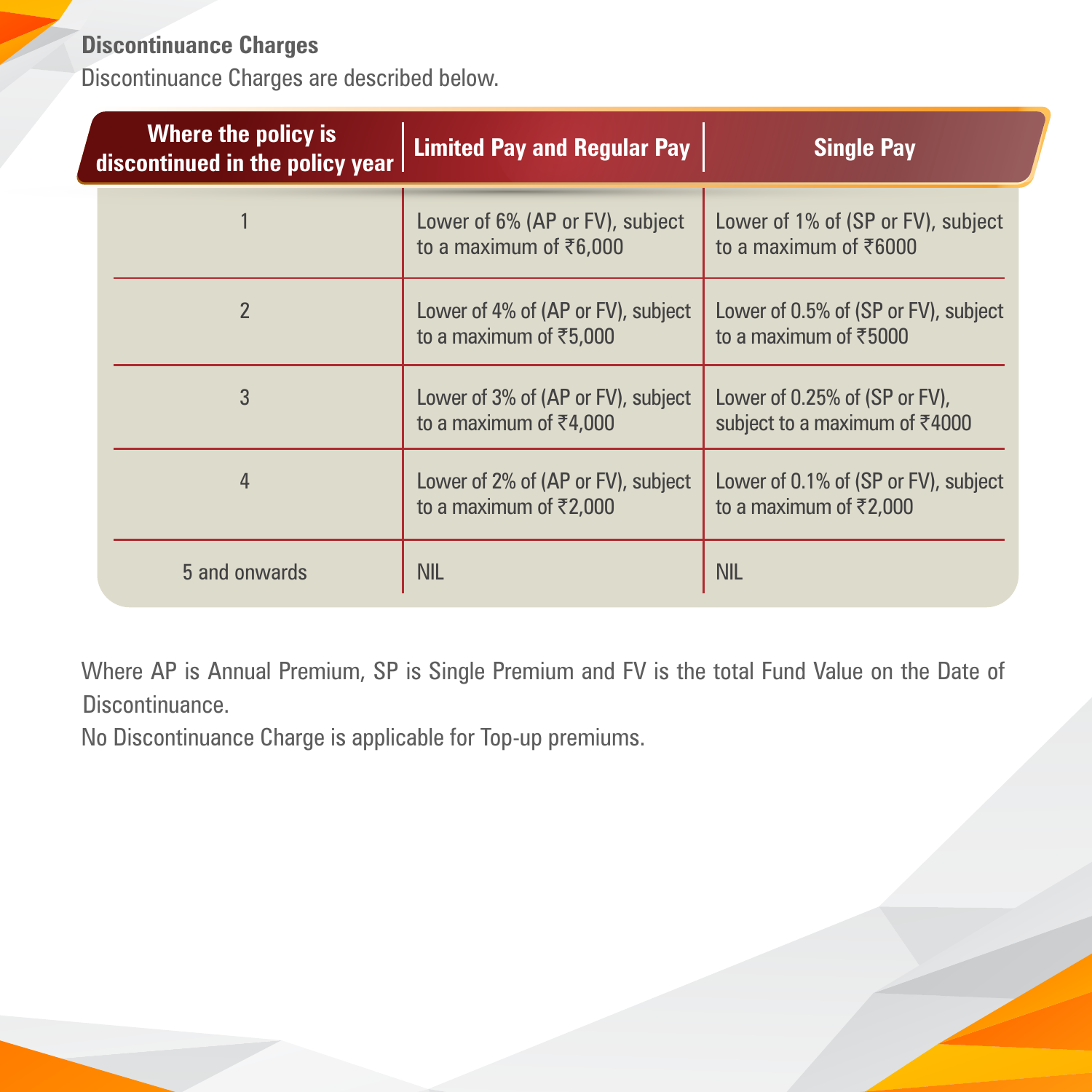### **Secure your family under Married Woman's Property Act (MWPA)**

Through this feature, you have an option to secure the corpus for the benefit of your wife and children as the funds under the policy cannot be attached by creditors and claimants\* .

Under section 6 of the Married Woman's Property Act, 1874, a married man can take an insurance policy on his own life, and express it to be for the benefit of his wife and children. When such intent is expressed on the face of the policy, it shall be deemed to be a trust for the benefit of the named beneficiaries and it shall not be subject to the control of the husband, or his creditors, or form part of his estate.

\*Unless taken otherwise with the intent to defraud creditors. In case of any third party claim in the Courts of India with regards the insurance proceeds, the amount shall be subject to the judiciary directions. Please seek professional legal advice for the applicability of this provision.



# **Avail Additional protection through ICICI Pru Unit Linked Accidental Death Rider (UIN: 105A025V01)**

Under this rider, Accidental Death Benefit will be payable in addition to death benefit if death is due to accident.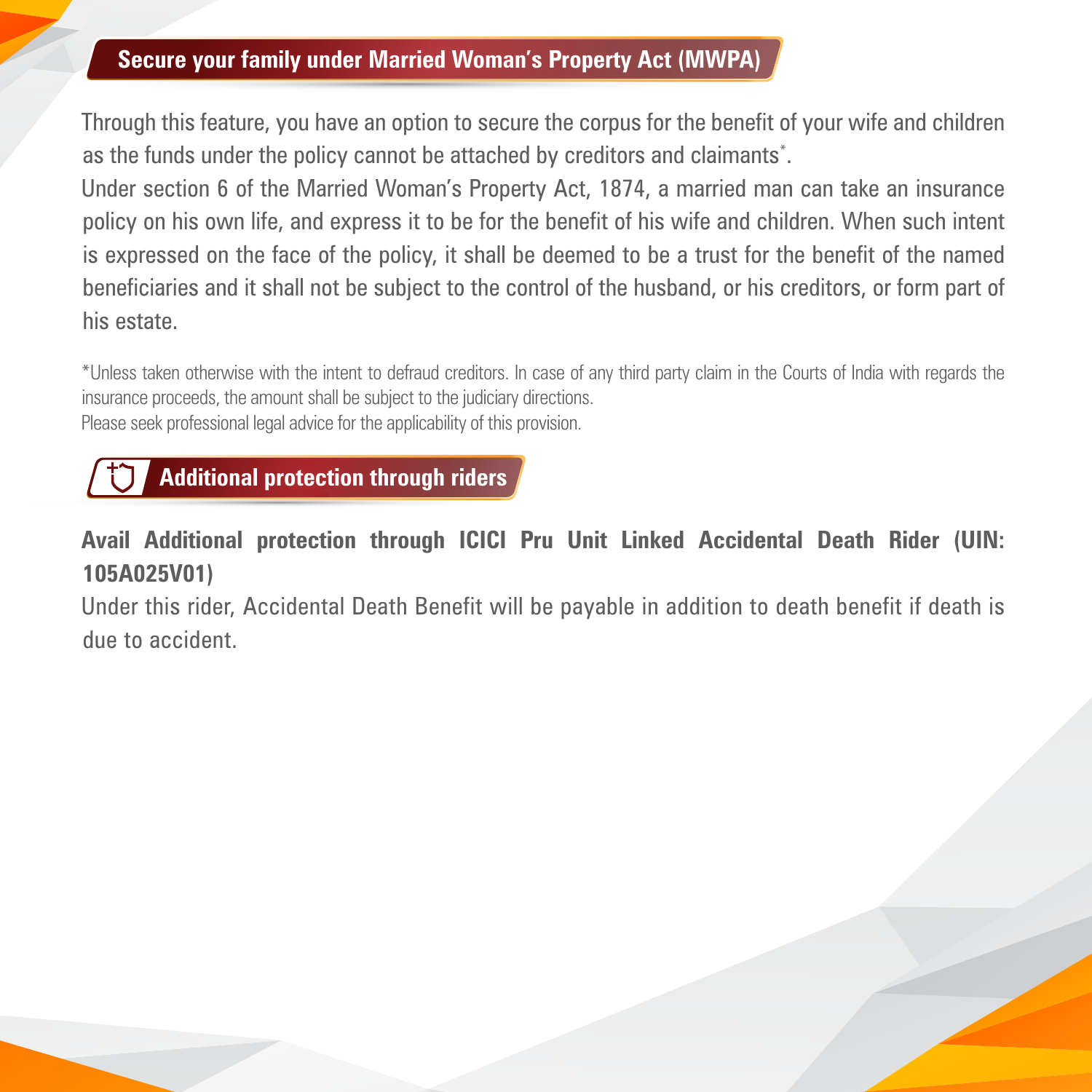#### **Terms and Conditions**

- 1. **Freelook period:** If you are not satisfied with the terms and conditions of this policy, please return the policy document to the Company with reasons for cancellation within:
	- 15 days from the date of receipt of the policy document.
	- 30 days from the date of receipt of the policy document, if your policy is an electronic policy or is purchased through Distance Marketing.

**Distance Marketing** means every activity of solicitation (including lead generation) and sale of insurance products through the following modes: (i) voice mode, which includes telephone-calling (ii) short messaging service (SMS) (iii) electronic mode which includes e-mail, internet and interactive television (DTH) (iv) physical mode which includes direct postal mail and newspaper and magazine inserts and (v) solicitation through any means of communication other than in person.

On cancellation of the policy during the free look period, you shall be entitled to an amount which shall be equal to non-allocated premium plus charges levied by cancellation of units plus Fund Value at the date of cancellation less stamp duty expenses under the policy and expenses borne by us on medical examination, if any in accordance with the IRDAI (Protection Of Policyholders' Interests) Regulations 2002.

The policy will terminate on payment of this amount and all rights, benefits and interests under this policy will stand extinguished.

- 2. Tax benefits under the policy are subject to conditions under Section 80C, 10(10D) and other provisions of the Income Tax Act, 1961. Goods & Services Tax and Cess (if any) will be charged extra by redemption of units, as per prevailing rates. Tax laws are subject to amendments from time to time. All policies issued from April 1, 2012, with sum assured (cover on death) less than 10 times of annual premium will not be eligible for tax benefit u/s 10(10D). Further tax benefit u/s 80C will be limited only up to 10% of Sum Assured. Please seek professional tax advice for applicability of tax benefits on premiums paid and benefits received.
- 3. Increase or decrease in premium is not allowed.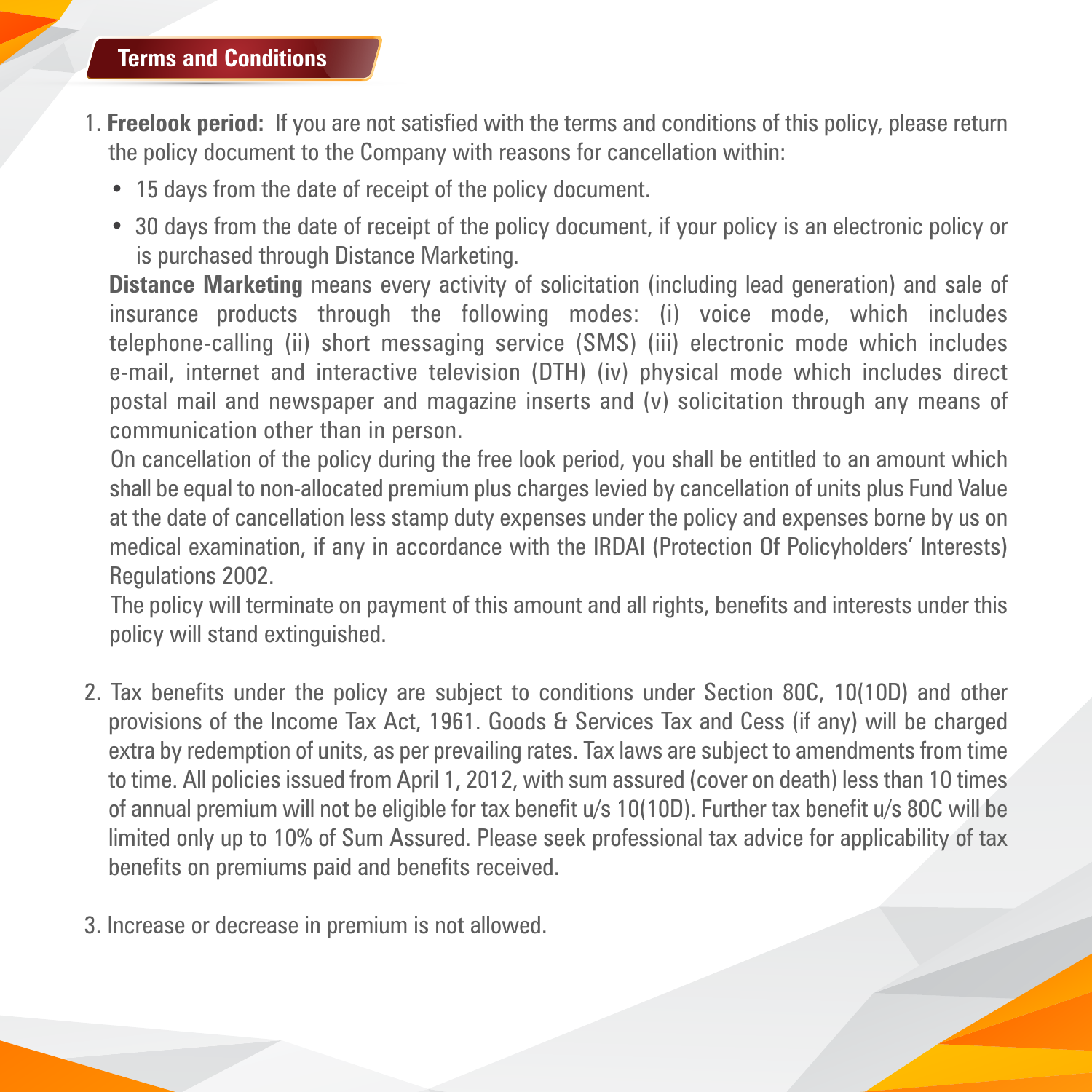- 4. **Grace Period:** The grace period for payment of premium is 15 days for monthly mode of premium payment and 30 days for other modes of premium payment.
- 5. Date of Discontinuance of the policy is the date on which the Company receives intimation from the Policyholder about discontinuance of the policy or surrender of the policy, or on the expiry of the notice period, whichever is earlier. The policy remains in force till the date of discontinuance of the policy.
- 6. A discount of 1% in the year 1 premium allocation charge for a Limited Pay and Regular Pay policies and 0.5% for Single Pay policies is given to customers who buy directly from the Company's website.
- 7. Non-negative claw-back additions: In the process to comply with the reduction in yield, the Company may arrive at specific non-negative claw-back additions, if any, to be added to the unit Fund Value, as applicable, at various durations of time after the first five years of the contract.
- 8. The Company will not provide loans under this policy.
- 9. **Suicide Clause:** If the Life Assured, whether sane or insane, commits suicide within one year from the date of inception of the policy or from the date of policy revival, only the Fund Value, including Top- up Fund Value, if any, as available on the date of death, would be payable. No charges will be deducted after the date of death.

If the Life Assured, whether sane or insane, commits suicide within one year from the effective date of increase in Sum Assured, then the amount of increase shall not be considered in the calculation of the death benefit.

10. **Foreclosure of the policy:** For Limited Pay and Regular Pay policies, after five policy years have elapsed and at least five premiums have been paid, if the Fund Value including Top-up Fund Value, if any, becomes nil, the policy will terminate and no benefits will be payable. For Single Pay policies, after five policy years have elapsed and provided the monies are not in the DP fund, if the Fund Value including Top-up Fund Value, if any, becomes nil, the policy will terminate and no benefits will be payable. On termination of the policy all rights, benefits and interest under the policy shall be extinguished. A policy cannot be foreclosed before completion of five policy years.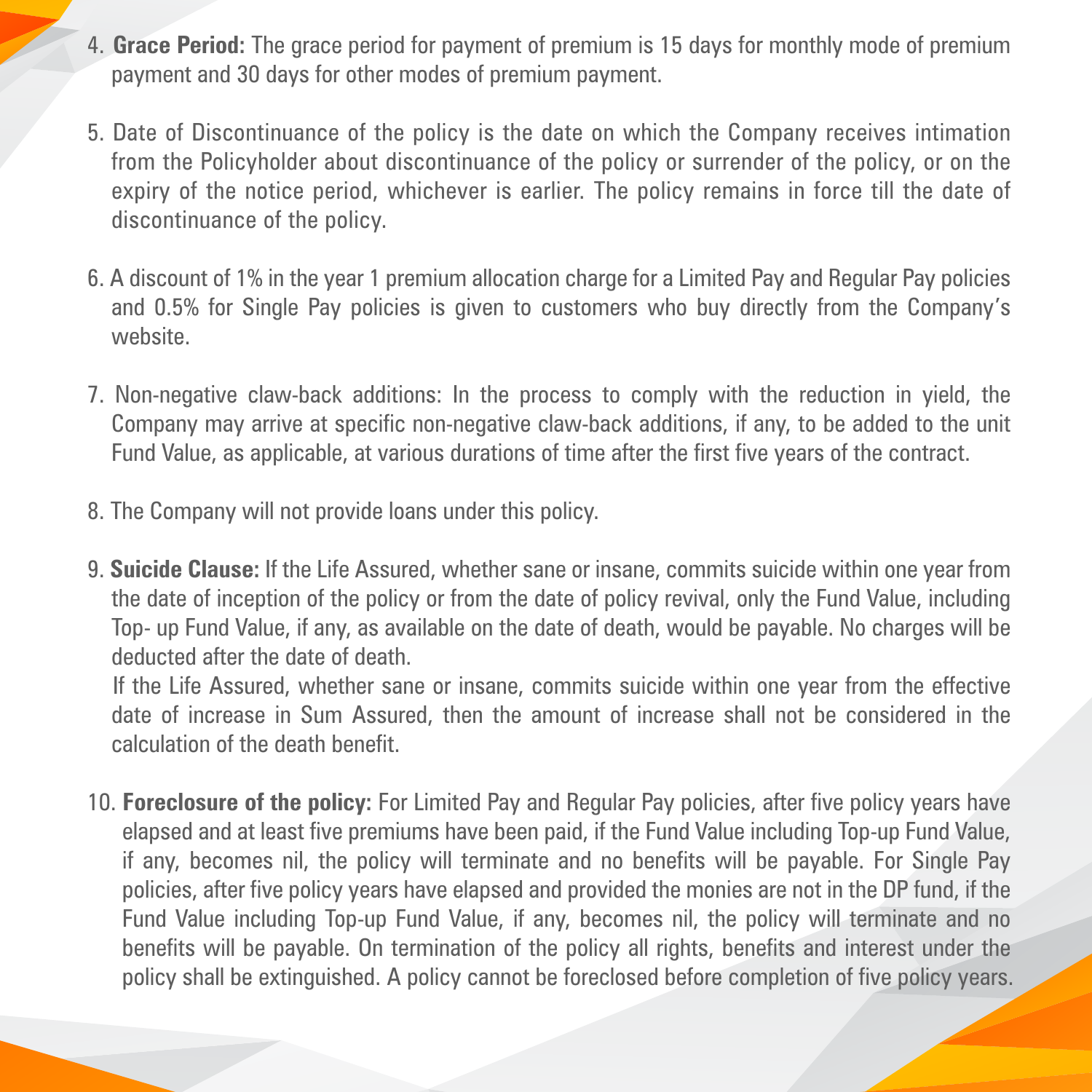11**. Unit Pricing:** The NAV for different Segregated Funds shall be declared on all business days (as defined in Investment Regulations).

The NAV of each Segregated Fund shall be computed as set out below or by any other method as may be prescribed by regulation:

[Market Value of investment held by the fund plus Value of Current Assets less Value of Current Liabilities and provisions] Divided by, Number of units existing under the Fund at valuation date, before any new units are created or redeemed

- 12. Assets are valued daily on a mark to market basis.
- 13. Policyholder through a secured login can access the value of policy wise units held by him in the format as per Form D02 prescribed under IRDAI Investment Regulations, 2016.
- 14. If premiums for the second year onwards are received by outstation cheques, the NAV of the clearance date or due date, whichever is later, will be allocated.
- 15. Transaction requests (including renewal premiums by way of local cheques, demand draft, switches, etc.) received before the cut-off time will be allocated the same day's NAV and those received after the cut-off time will be allocated the next day's NAV. The cut-off time will be as per IRDAI guidelines from time to time, which is currently 3:00 p.m.
- 16. All renewal premiums received in advance will be allocated units at the NAV prevailing on the date on which such premiums become due. However, the status of the premium received in advance shall be communicated to the Policyholder.
- 17. **Nomination:** Nomination shall be as per Section 39 of the Insurance Act, 1938 as amended from time to time. For more details on this section, please refer to our website.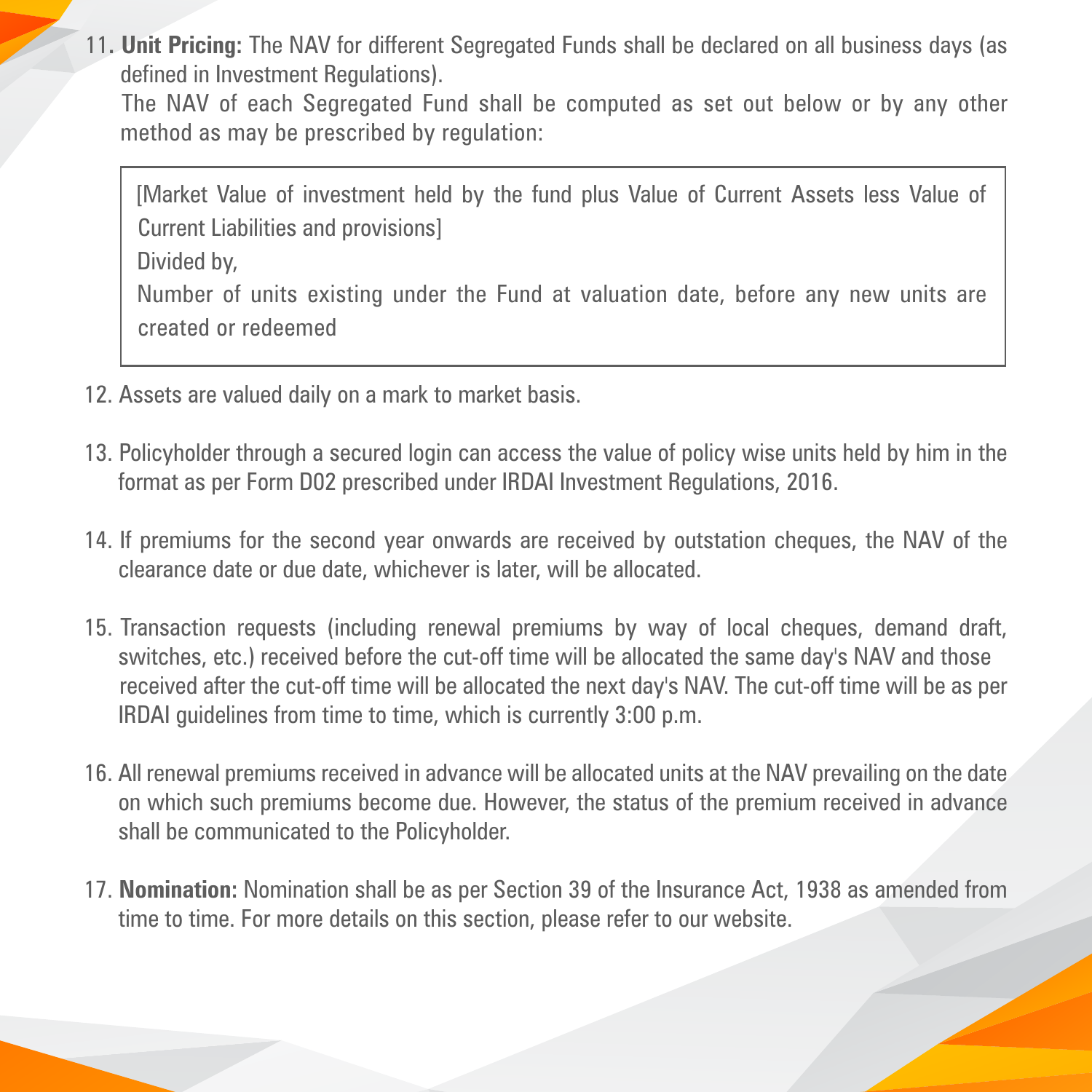- 18. **Assignment:** Assignment shall be as per Section 38 of the Insurance Act, 1938 as amended from time to time. For more details on this section, please refer to our website.
- 19. **Section 41:** In accordance with Section 41 of the Insurance Act, 1938, as amended from time to time no person shall allow or offer to allow, either directly or indirectly, as an inducement to any person to take or renew or continue an insurance in respect of any kind of risk relating to lives or property in India, any rebate of the whole or part of the commission payable or any rebate of the premium shown on the policy, nor shall any person taking out or renewing or continuing a policy accept any rebate, except such rebate as may be allowed in accordance with the published prospectuses or tables of the insurer.

Provided that acceptance by an insurance agent of commission in connection with a policy of life insurance taken out by himself on his own life shall not be deemed to be acceptance of a rebate of premium within the meaning of this sub section if at the time of such acceptance the insurance agent satisfies the prescribed conditions establishing that he is a bona fide insurance agent employed by the insurer.

Any person making default in complying with the provisions of this section shall be punishable with fine which may extend to ten lakh rupees.

- 20. **Fraud and Misrepresentation:** Treatment will be as per Section 45 of the Insurance Act, 1938 as amended from time to time.
- 21. **Force Majeure:** The Company will value the funds on each day that the financial markets are open. However, the company may value the funds less frequently in extreme circumstances external to the Company where the value of the asset is too uncertain. In such circumstances the company may defer the valuation of assets for up to 30 days until the company feels that certainty to the value of assets has been resumed. The deferment of the valuation of the assets will be with prior approval from IRDAI.

The Company will make investments as per the fund mandates detailed in the Fixed Portfolio Strategy section. However, the company reserves the right to change the exposure of all/any fund to money market to 100% in extreme situation external to the Company keeping in view market conditions/political situations/economic situations/war like situations/terror situations. The same will be put back as per the base mandate once the situation has corrected. Some examples of such circumstances in above sections are: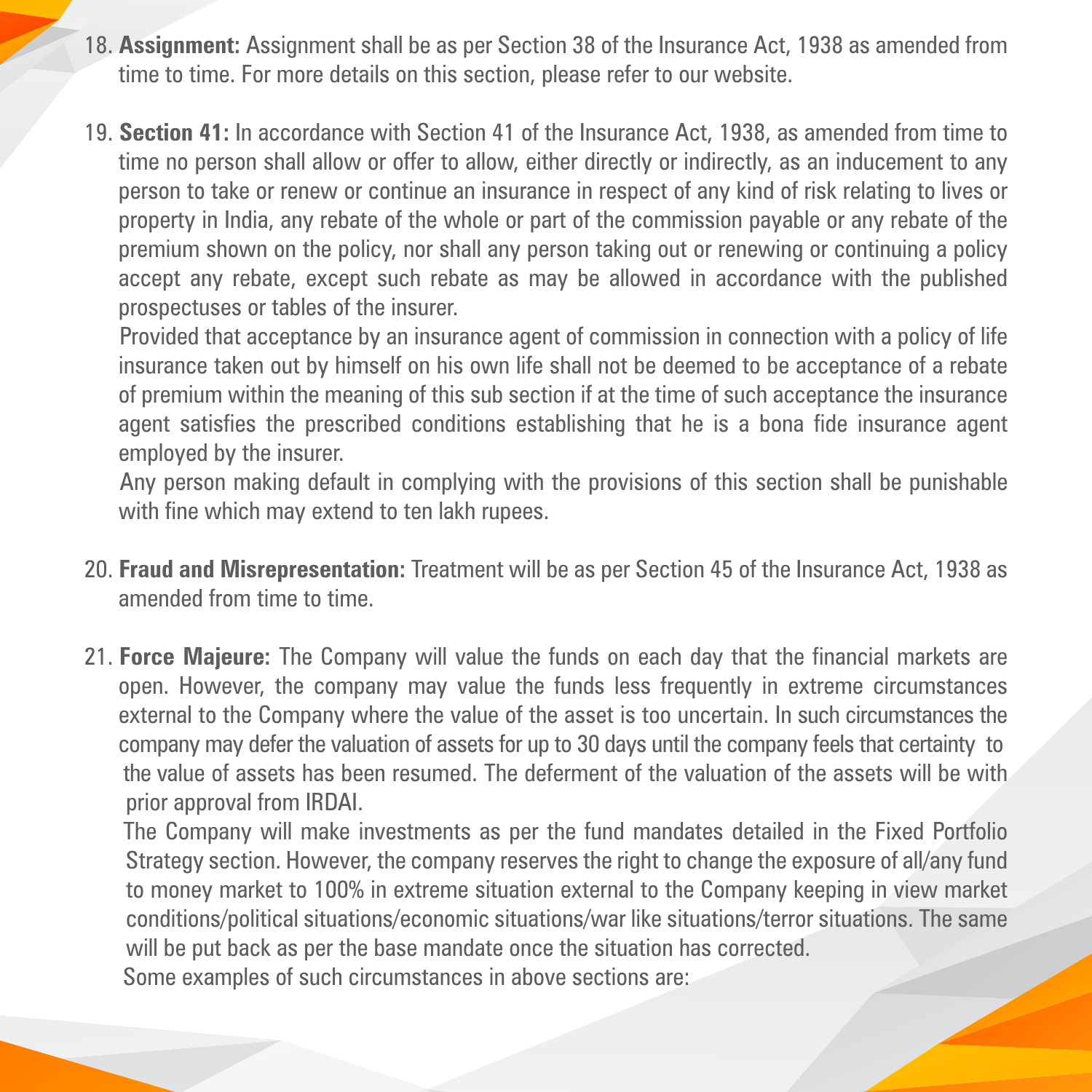- When one or more stock exchanges which provide basis for valuation for substantial portion of the assets of the fund are closed otherwise than for ordinary holiday
- When as a result of political, economic, monetary or any circumstances out of the control of the company, the disposal of the assets of the fund are not reasonable or would not reasonably be practicable without being detrimental to the interests of the remaining policyholders.
- During periods of extreme market volatility during which surrenders and switches would be detrimental to the interests of the remaining policyholders
- In the case of natural calamities/strikes/war/civil unrest and riots
- In the event of any force majeure or disaster that effects the normal functioning of the company
- If so directed by IRDAI

The policyholder will be notified of such a situation if it arises

22. The Company does not express itself upon the validity or accepts any responsibility on the assignment or nomination, in recording the assignment or registering the nomination or change in nomination.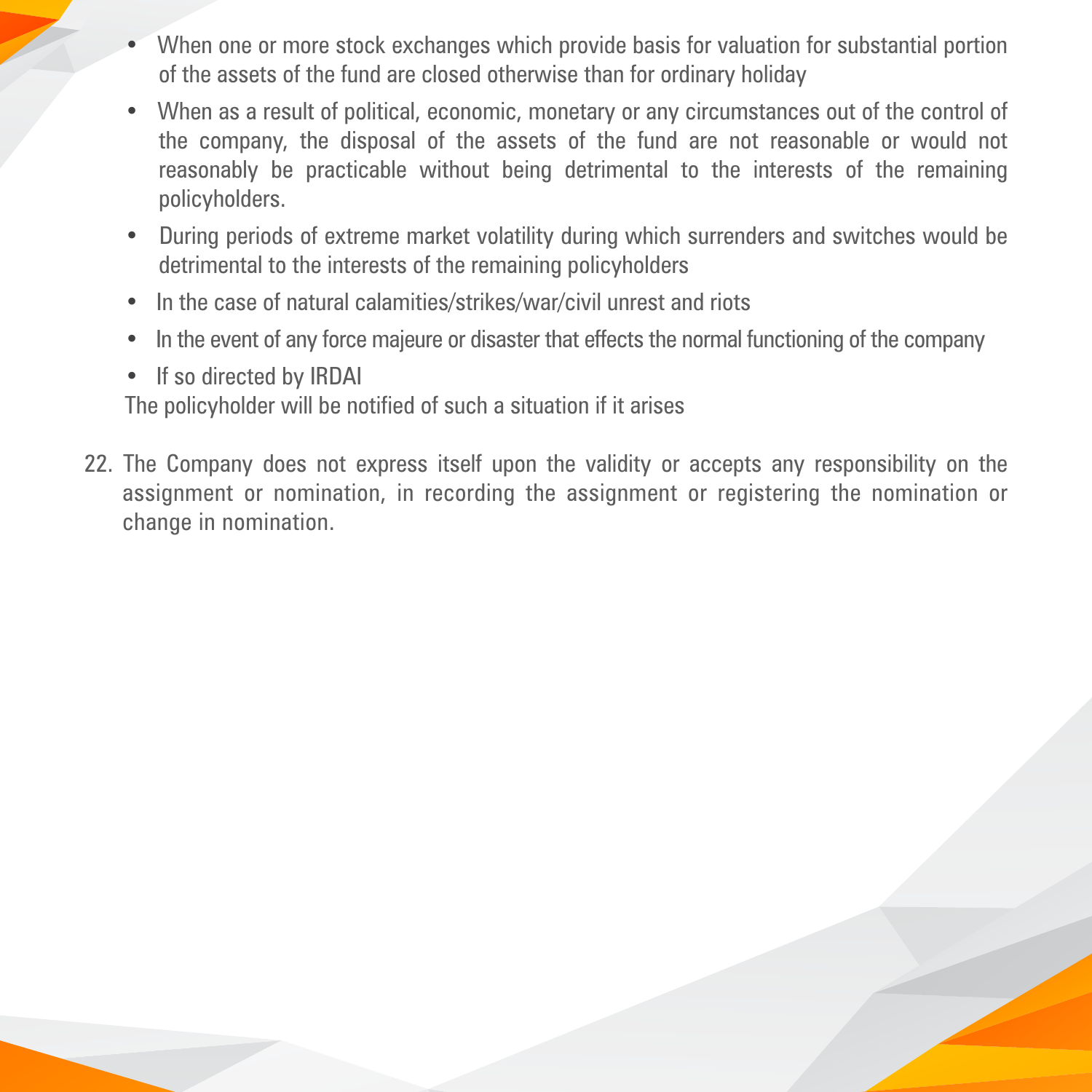#### **Revision of Charges**

The Company reserves the right to revise the following charges at any time during the term of the policy. Any revision will apply with prospective effect, subject to prior approval from IRDAI and if so permitted by the then prevailing rules, after giving a written notice to the Policyholders. The following limits are applicable:

- Fund Management Charge may be increased up to the maximum allowable as per applicable regulation.
- Policy Administration Charge may be increased to a maximum of  $\overline{500}$  per month, subject to the maximum permitted by IRDAI, currently a maximum of  $\bar{\tau}6000$  p.a. applies.
- Switching charge may be increased to a maximum of  $\overline{\tau}$ 200 per switch.

Any Policyholder who does not agree with an increase, shall be allowed to cancel the units in the policy at the then prevailing Net Asset Value and terminate the policy.

The Premium Allocation Charges, Discontinuance Charges and Mortality Charges are guaranteed for the term of the policy.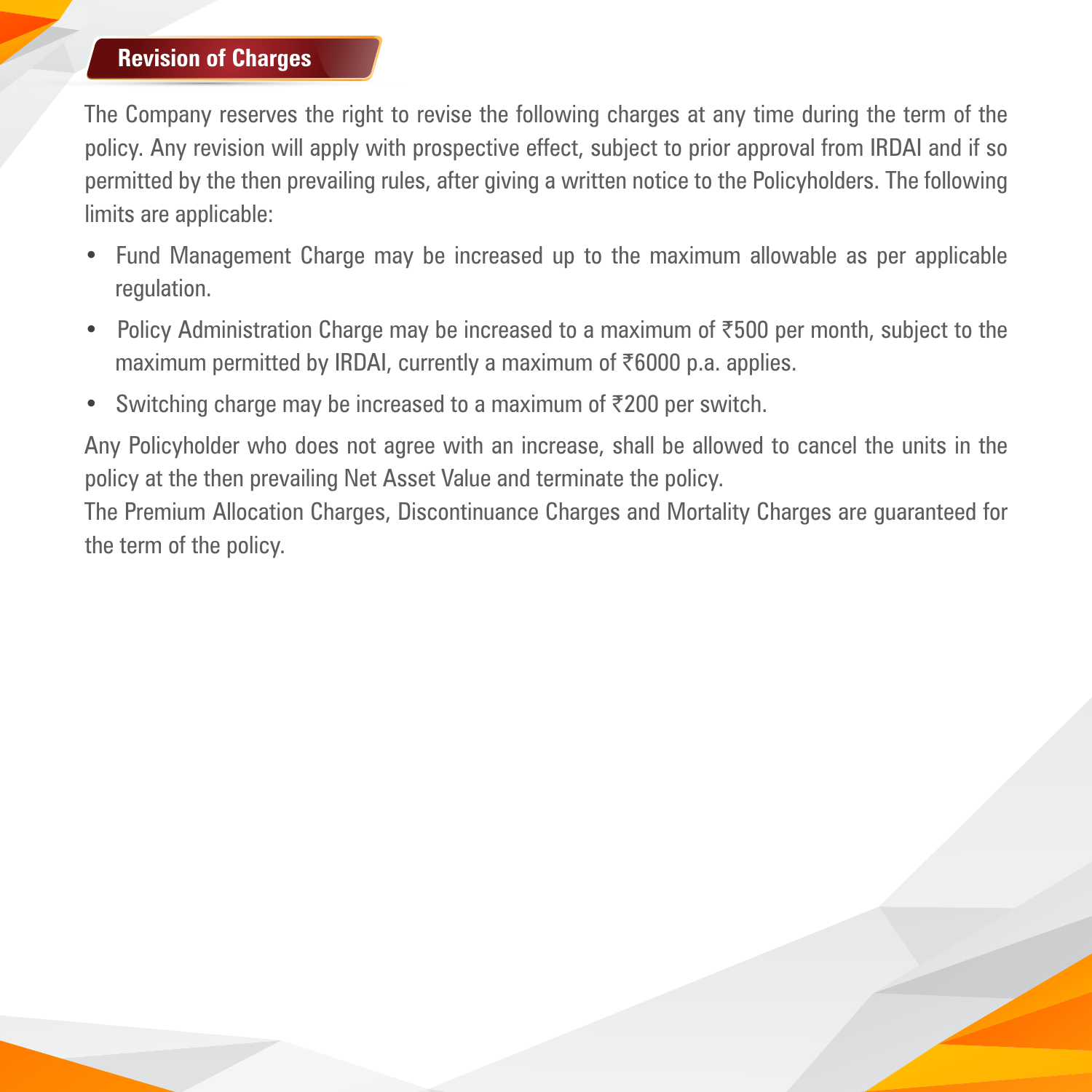#### **Risks of investment in the Units of the Funds**

The policyholder should be aware that the investment in the units is subject to the following risks:

- ICICI Pru Elite Life Super is a Unit-Linked Insurance Policy (ULIP) and is different from traditional products. Investments in ULIPs are subject to investment risks.
- ICICI Prudential Life Insurance Company Limited, ICICI Pru Elite Life Super, Opportunities Fund, Multi Cap Growth Fund, Bluechip Fund, Maximiser V, Value Enhancer Fund, Focus 50 Fund, India Growth Fund, Multi Cap Balanced Fund, Income Fund, Maximise India Fund, Active Asset Allocation Balanced Fund, Secure Opportunities Fund and Money Market Fund are only names of the Company, policy and funds respectively and do not in any way indicate the quality of the policy, the funds or their future prospects or returns.
- The investments in the funds are subject to market and other risks and there can be no assurance that the objectives of the funds will be achieved.
- The premium paid in unit linked insurance policies are subject to investment risks associated with capital markets and debt markets and the NAVs of the units may go up or down based on the performance of fund and factors influencing the capital market and the insured is responsible for his/her decisions.
- The past performance of other funds of the Company is not necessarily indicative of the future performance of these funds.
- The funds do not offer a guaranteed or assured return.
- For further details, refer to the Policy Document and detailed benefit illustration.